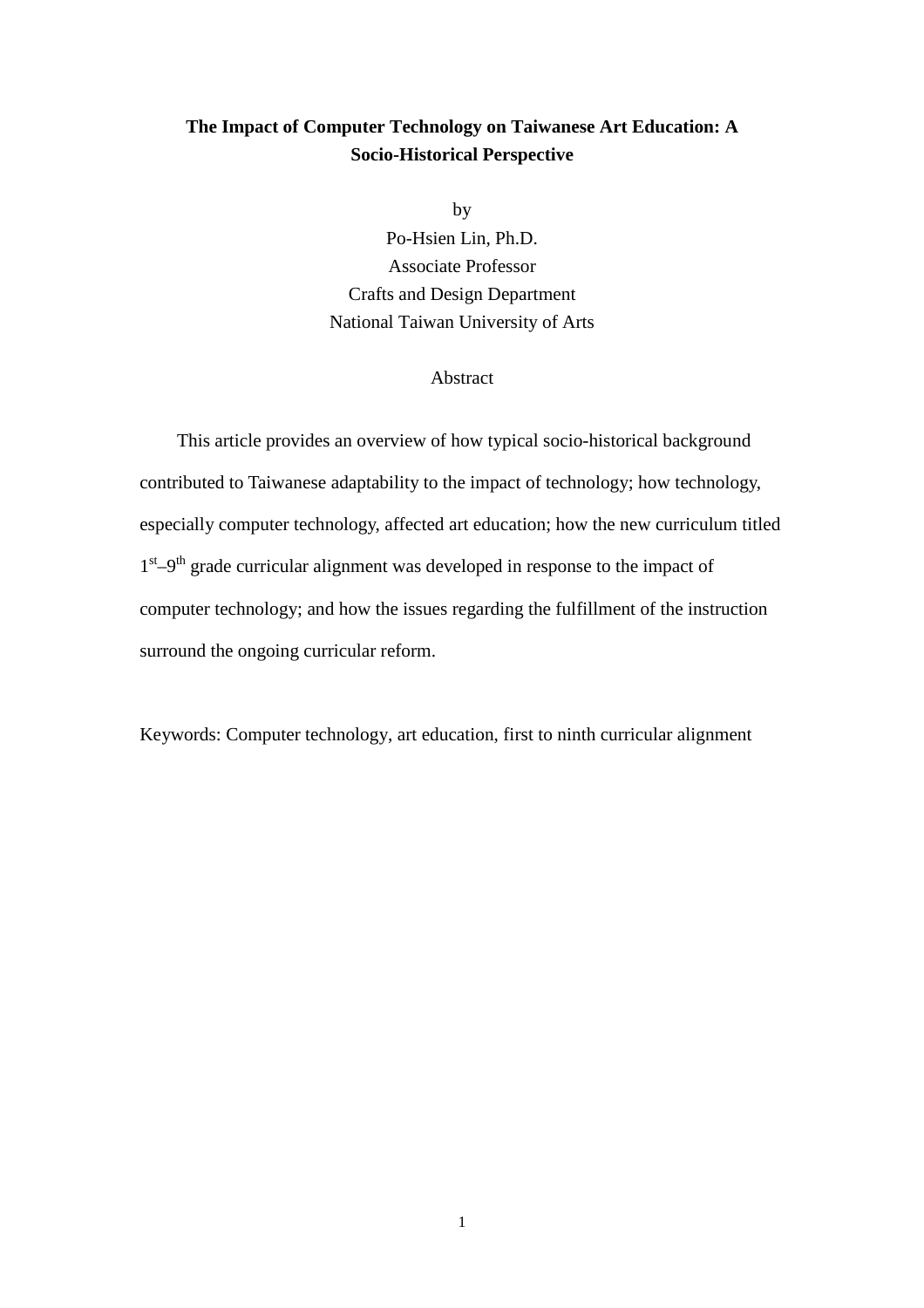## Preface

The development of contemporary computer technology has strongly affected the world. From one perspective, technology seems value-neutral; it is the human soul that decides what our world looks like. However, as Stephen Bertman (1998) points out, "technology tends to multiply geometrically, and its cultural influence increases accordingly" (p. 24). At the turn of the twenty-first century, Taiwan, a small island country with approximately 14,000 square miles and a population of more than 20 million, has revealed a determination to embrace this wave of technology shock. Throughout the past few centuries, Taiwanese society has demonstrated a high adaptability in encountering the impacts of external political and cultural invasion. This adjustability is based on the country's unique socio-historical background, and is vital to the assimilation of technology flow.

## A Socio-Historical Exploration of Taiwanese Adaptability to Computer Technology

There are three main factors for why Taiwanese society moves quickly in response to the global trend in the development of computer technology. One factor is the country's power of cultural fusion brought about by historical forces. Another factor is due to an indigenous island economic style. A third factor is Taiwan's emphasis on education.

#### A Cultural Perspective

In an essay titled "A Study of Contemporary Taiwanese Cultural Phenomena" (2000), Shu-Lun Jhang argues that the factors which resulted in cultural changes of Taiwanese society were mainly derived from external factors (p. 60). These external forces, according to Ching-Song Shen (1990), include four cultural systems:

1. The traditional Chinese culture and folk religious beliefs imported from the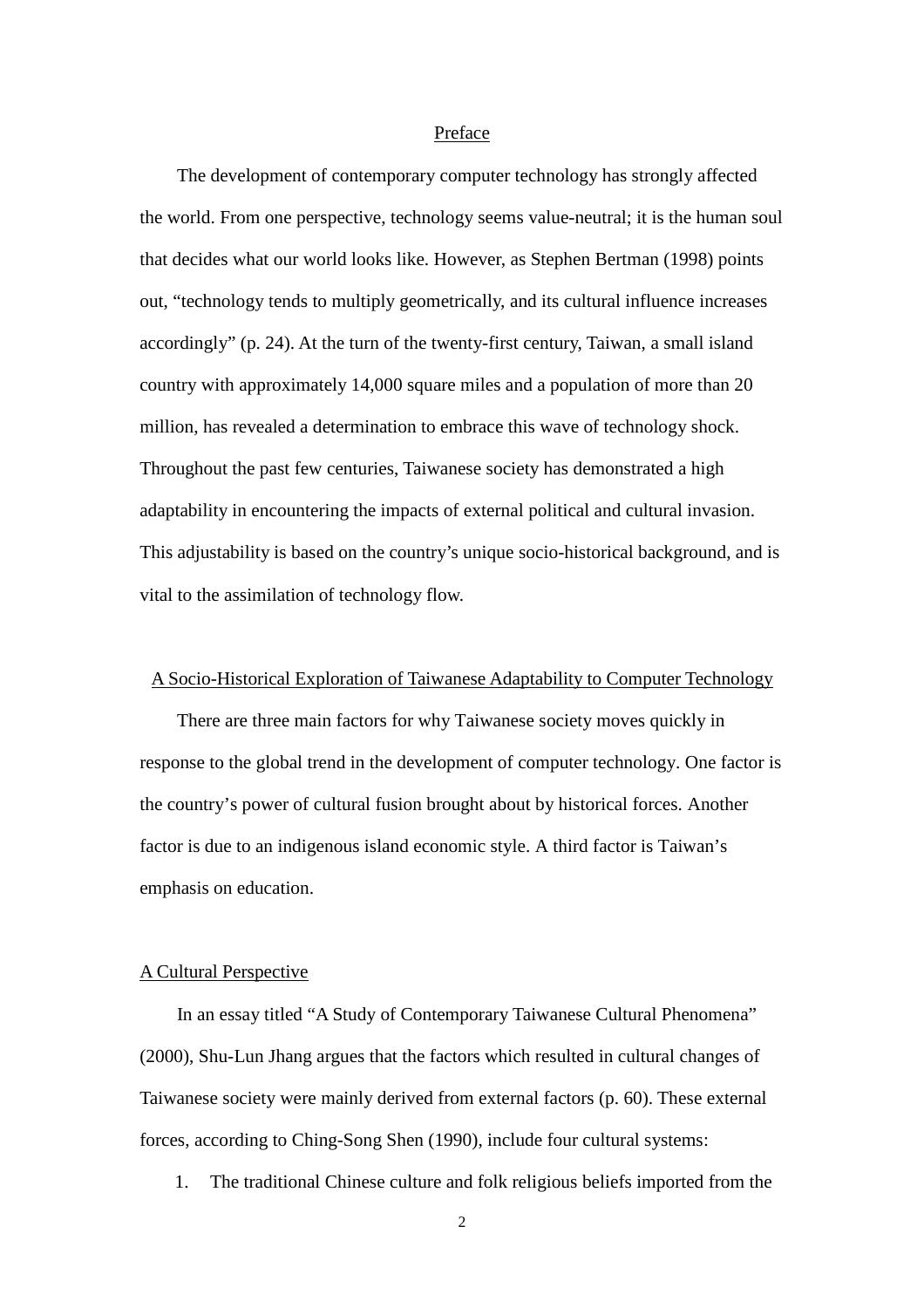early Chinese immigrants.

- 2. The foreign cultures introduced by colonialist countries.
- 3. The cultural momentum evoked by industrialization.
- 4. The contemporary cultural impact resulting from the influence of advanced Western countries. (pp. 108-109)

Shen's argument ignores the existence of the original Taiwanese aborigines. However, before the seventeenth century, Chinese people had immigrated and lived in Taiwan. In the early and mid seventeenth century, the Spanish and the Dutch occupied Taiwan for thirteen and thirty seven years, respectively. In 1661, the Chinese assumed governance for over two hundred years until 1895, when Taiwan was ceded to Japan by the Ching Dynasty as a spoil of war. In 1911, when the Ching Dynasty was overthrown by the Republic of China, Taiwan was still a Japanese colony. In 1945 after World War II, when the Japanese surrendered to the Allied Forces, the ROC government gained the governance of Taiwan. In 1949, the Chinese communists assumed authority over mainland China and established the People's Republic of China (PRC). At that time, the ROC government moved to Taiwan.

This historical track explains the complexity of Taiwanese cultural forces. Basically, the Chinese culture is still the most influential force in Taiwanese society. Daniel Lynch (2002) argues that though some Taiwanese new historians insist that the Taiwanese gene pool is actually unique as a result of intermarriage between Chinese and plains-dwelling aboriginals, most historians acknowledge the fact that the genetic code and much of the culture of the Taiwanese people originated from China. This Chinese cultural heritage is evidenced by the reverence for Confucian ideology in education, religious beliefs in Taoism and Buddhism, and traditional customs such as celebrations of the Lunar New Year.

In addition to the main influence of Chinese culture, Jhang (2000) points out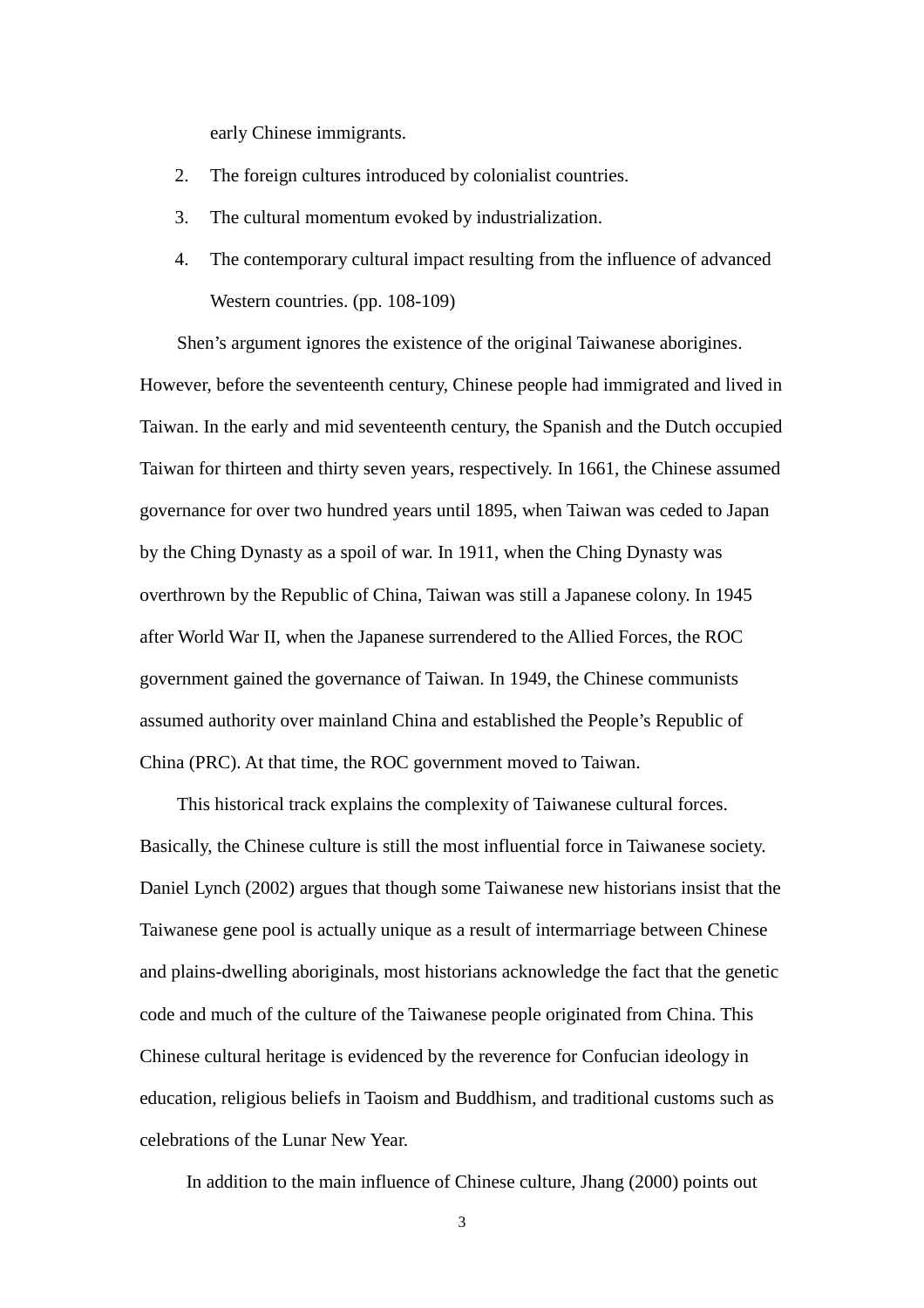that being attached to Japanese and American cultures is one of the characteristics of the Taiwanese cultural phenomenon. It is understandable that Japanese culture is popular if we realize that, after fifty years of colonialist control, most of the older generation living in Taiwan now can speak and read the Japanese language. American culture has become prevalent since the U.S. army garrisoned in Taiwan after the ROC government retreated from mainland China. More importantly, by the late 1970s, a great number of students began to return from the United States after completing advanced studies. As Lynch (2002) points out, most of the overseas students regarded the U.S. as the wealthiest and most scientifically advanced country; they had adopted the United States as their general model for Taiwan. Thus, Taiwanese people have been immersed in a blended culture for a long time. This adjustability, as I have termed it, has empowered Taiwan to absorb the new cultural impact caused by the development of computer technology.

## An Economic Perspective

The second factor enabling Taiwan to adapt to the new computer age is its indigenous island economic style. Due to the long chaos caused by colonialism and war, industrialization in Taiwan occurred later than in most advanced countries. In a study titled "Four Misunderstandings of the Economic History of Taiwan under Japanese Colonial Rule" by Man-Houng Lin (1997), he points out that during the Japanese colonial periods, the main economic activity of Taiwan was agriculture, and there remained hardly any heritage from the colonial rule to postwar Taiwan. In the 1980s, Taiwan not only eliminated the poverty resulting from war, but became one of the four Asian newly industrialized economies. According to the Directorate General of Budget Accounting and Statistics (2004, Important Social Indicators, ¶ 2), in 2002, Taiwan's per capita GNP (Gross National Product) was US \$12,916, ranking 24<sup>th</sup>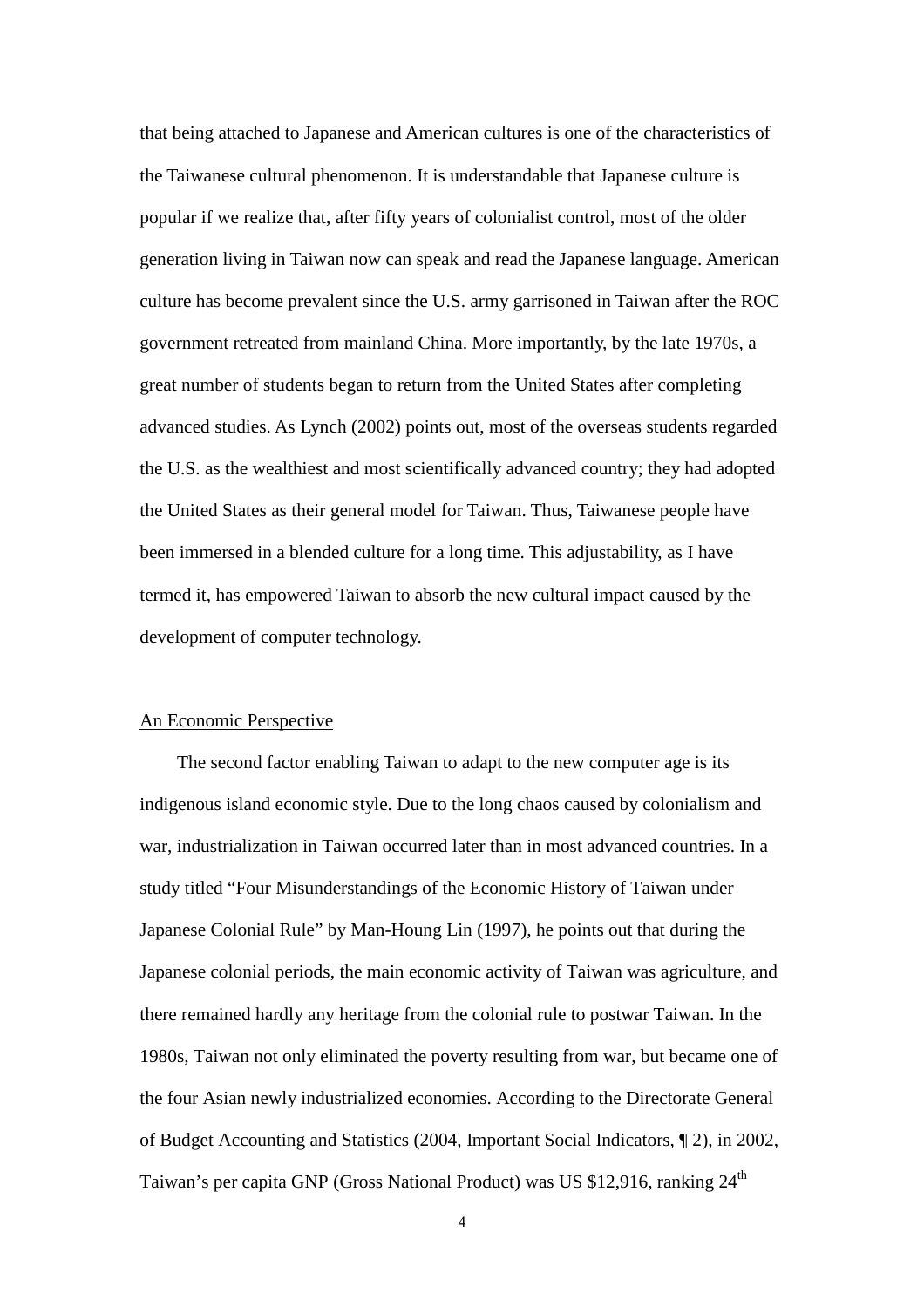among 108 countries. The \$1,617 billion foreign exchange reserves ranked in the top fourth.

Two features of the Taiwanese economic model are related to the current tendency to rely on computer technology. The first is the high ratio of small and medium enterprises; the second is the export-oriented economic mode. According to the statistics of the Small and Medium Enterprise Administration, Ministry of Economic Affairs (2006), Taiwan had 1.2 million (97.8%) small and medium enterprises, which generated 17.6% of annual national export value in 2005. In Gin-Yuan Lee's (2001) study on "Organizational Growth of Small and Medium Sized Business under the Impact of Information Technology," he points out that the use of information technology (including computer and communication devices) has resulted in a positive circulation of organizational growth in Taiwanese small and medium enterprises. In a small and medium business, since the organizational divisions are not as sophisticated as in a large sized business, the employees are usually required to be more versatile. In a highly competitive society, increasing computer skill has become fashionable.

High dependence on international trade is one of the main characteristics of Taiwan's economy. In a study of the transition of the Taiwan economy, Shirley W. Y. Kuo (1983), Taiwan's Ex Minister of Finance, compares the effect of different economic indexes which result in output expansion within four five-year periods. She points out that the contribution of export expansion was the most important factor throughout the past twenty years. Henry Wan (2002) claims that "The significance of an economy is reflected by its interaction with others." He further stresses, "A fair measure is export" (p. 145). The export-oriented economy favors interaction with other countries. Thus, through economic interaction, Taiwanese society also synchronously imports world fashions.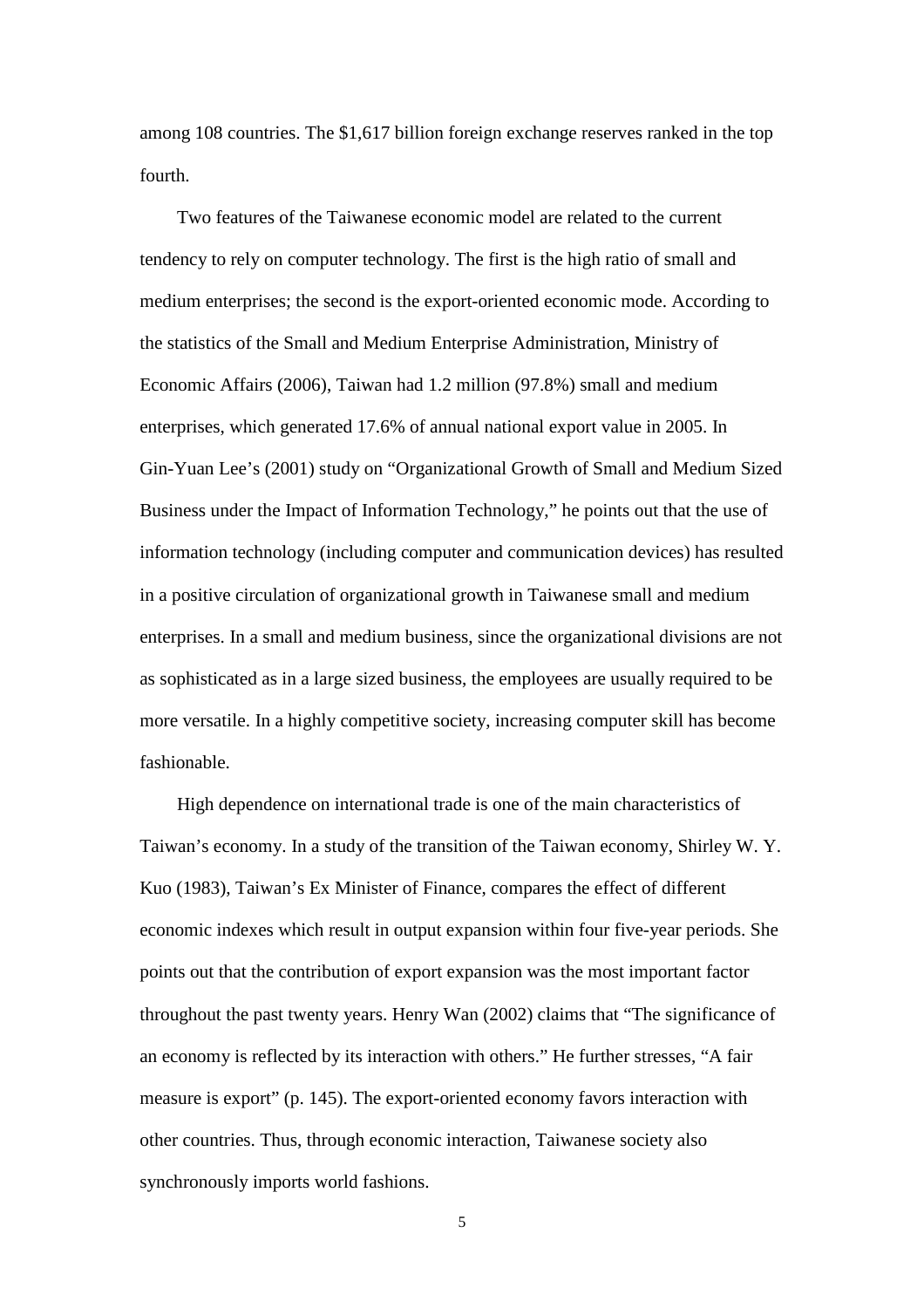The statistics comparing Taiwan with the United States in the use of computers and the Internet show that Taiwan almost synchronizes its steps with that advanced country. In 2001, according to a survey of The U.S. Department of Commerce's Census Bureau (2002), approximately 56.6% of U.S. homes had a personal computer. Seven of every eight households with computers (88.1%) also subscribed to the Internet. As a result, more than half of U.S. households (50.5%) had Internet connections; the annual rate of increase in computer ownership was 5.5% and in Internet use it was 9%.

During the same years in Taiwan, according to a Taiwanese official report by the Directorate General of Budget Accounting and Statistics (2002), by the end of 2001, more than half (50.8%) of Taiwanese households had a personal computer, and 38.7% of Taiwanese households had Internet connections. The annual increase in rate of computer ownership was 4.8% and of Internet use, 5%. By the end of 2005, 63.1% of Taiwanese households had a personal computer; the percentage of households with Internet connections increased to 55.7%. The degree of computerization in Taiwanese public schools has reached 100%, with a computer per staff ratio of 1.13 (2007).

In addition to being a heavy consumer of computer technology, Taiwan is also an important world producer of computer technology. Since the late 1980s, computer monitors, terminals, and microcomputers have become the major export products of Taiwan. Economist Denis Fred Simon (1992) points out that Taiwanese production of computer systems climbed from 100 in 1980 to 1.5 million in 1987; manufacture of monitors for computers grew from 39,000 to 6.2 million. Moreover, many Taiwanese firms have eliminated the role of OEM (Original Equipment Manufacturer) producers and have been manufacturing products under their own brand names. Simon claims that "Taiwan has moved from being a technological imitator in this field to a technological innovator" (p. 142). This achievement has accelerated the intensive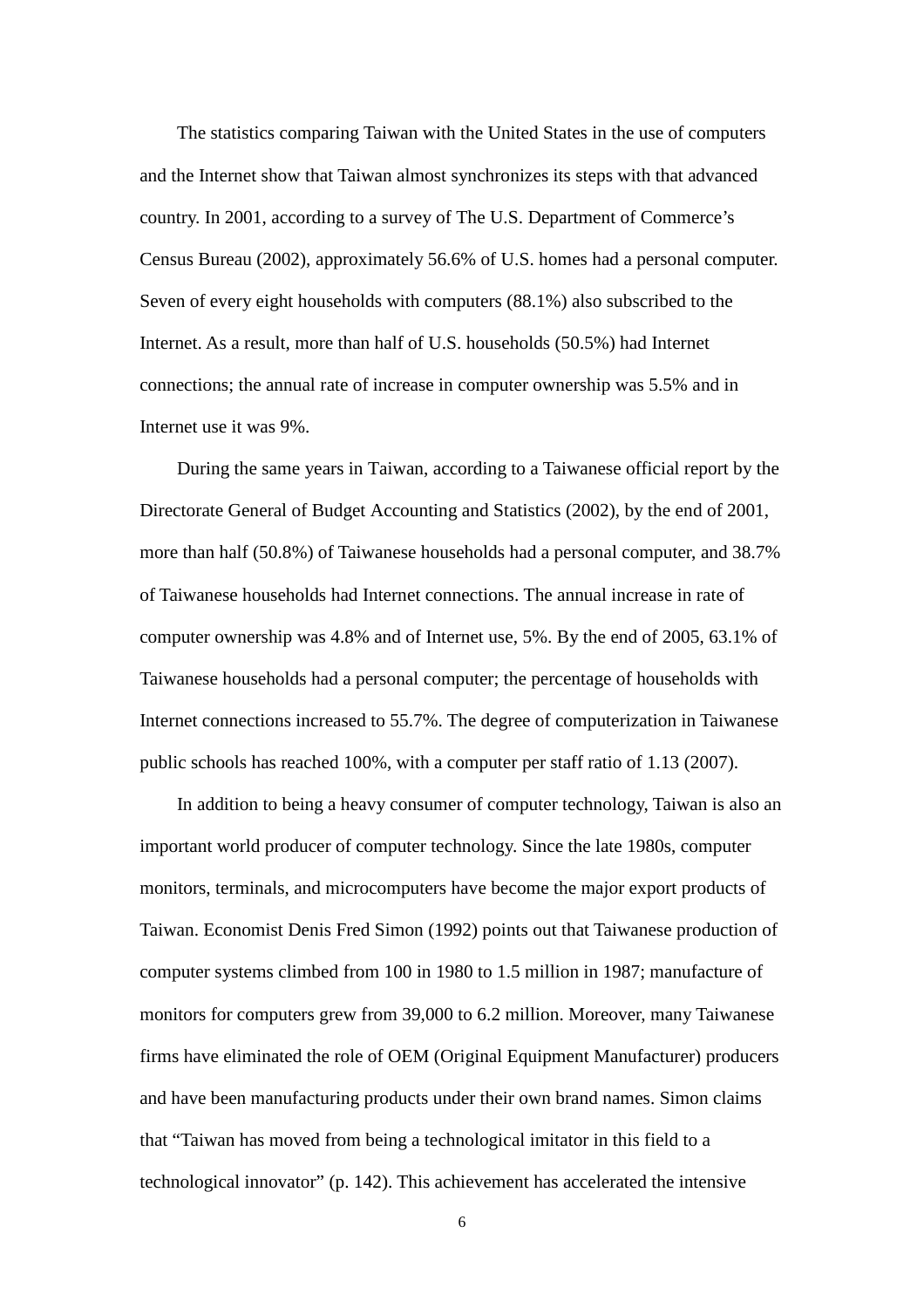utilization of computers in Taiwanese society.

## An Educational Perspective

As I have noted above, Chinese culture is one of the most important cultural sources in Taiwanese society. This Chinese cultural heritage is reflected in the reverence Confucian tradition holds for education. In contrast to children in the United States, Yuling Hsue and Jerry Aldrige (1995), both leading experts on early childhood education, claim that children in Taiwan are expected to take the adults' lead and focus their attention on academic efforts. In order to ensure better achievement in academic learning, Taiwanese parents are apt to impose a competitive mindset on their children. Huse and Aldrige point out that in Taiwan, parents value higher education and generally expect their children to go to a university. This fierce competition culminates in the entrance examinations of high schools and universities and ultimately results in a high enrollment rate at every level of education.

According to the Government Information Office (1999) and the Department of Statistics in the Ministry of Education (2004), in 1950, the second year after the ROC government moved to Taiwan, the enrollment rate in elementary schools was 79.98%. At that time junior high schools and senior high schools were not compulsory, and the opportunity rate for the graduates of elementary schools to enter a higher education level was 31.78%. For the graduates of junior high schools, it was 51.15%, and only 39.76% of senior high school graduates could enter the university. Junior high school became compulsory in 1968; the enrollment rate of elementary school graduates significantly increased each year and has been over 99% since 1986 (Figure 1).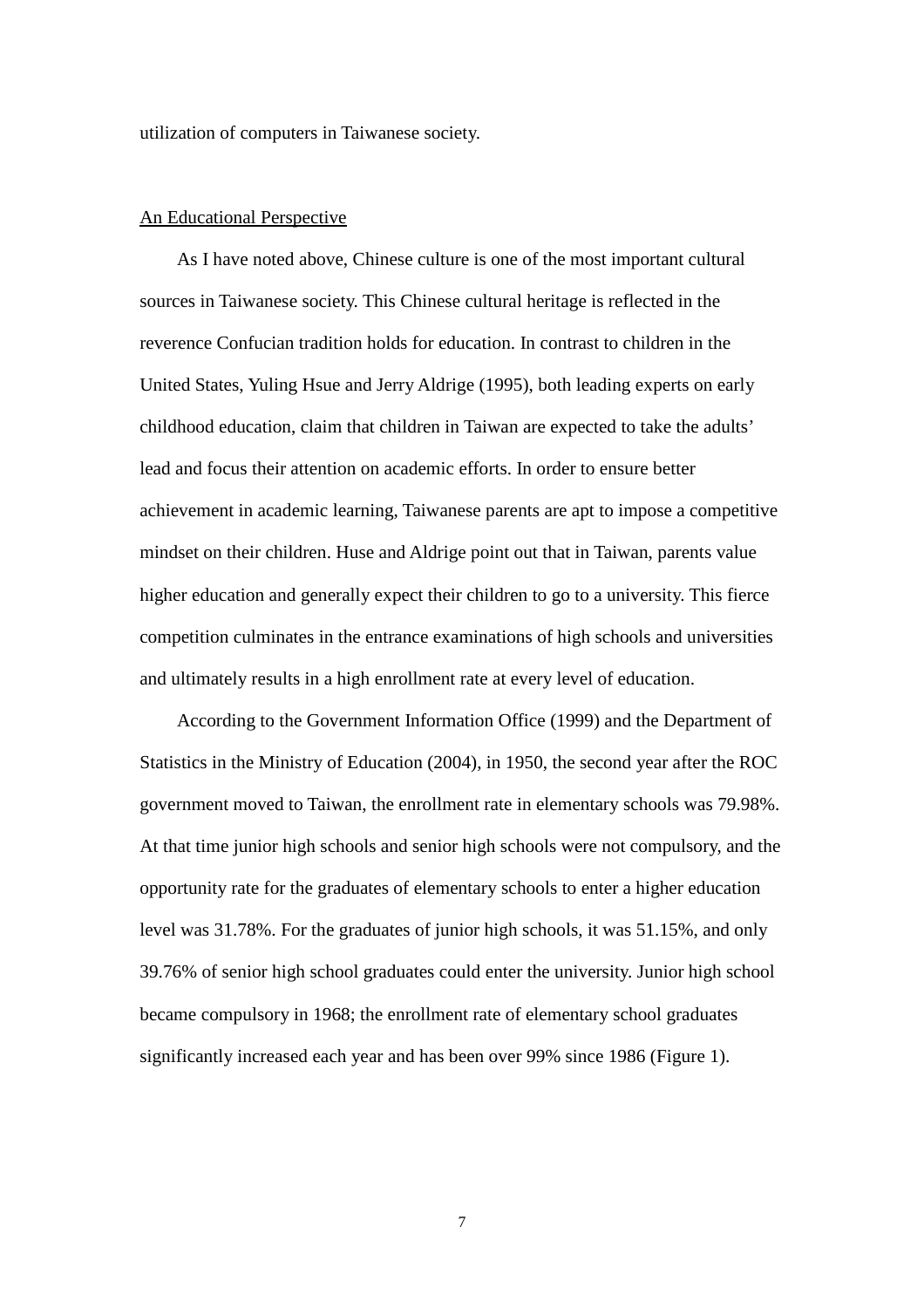

Figure 1 The ratio of each level of Taiwanese graduates entering higher levels of education. Source: The Department of Statistics, MOE, ROC (March 15, 2004)

Currently, senior high school is still not compulsory in Taiwan; the entrance examination at this level is still highly competitive. However, about 47% of the graduates of junior high schools can choose to enter the vocational education system. After graduating from vocational high schools, they can go into the world of work or enter technological colleges/universities. The actual enrollment rates at all levels of education are: 100 % in elementary schools; 99.83% in junior high schools; 96.01% in senior high schools; and 82.02% in higher education (2007).

Schools favor the promotion of computer technology. In Taiwan, the first computer courses in high schools began in 1985. The conventional top-down manner of decision-making in Taiwanese educational affairs catalyzed the transplant of the United States' education model. During the 1980s, Taiwan reached great achievements in both economic development and political reform. In 1987, the government abolished martial law, which had been in force for forty years. The establishment and growth of opposition parties indicated a more democratic political atmosphere. In 1992, the foreign exchange reserve was 85 billion U.S. dollars, the highest in the world. Economic and political progress led to requests to increase the budget for education, and heightened expectations for more efficient and higher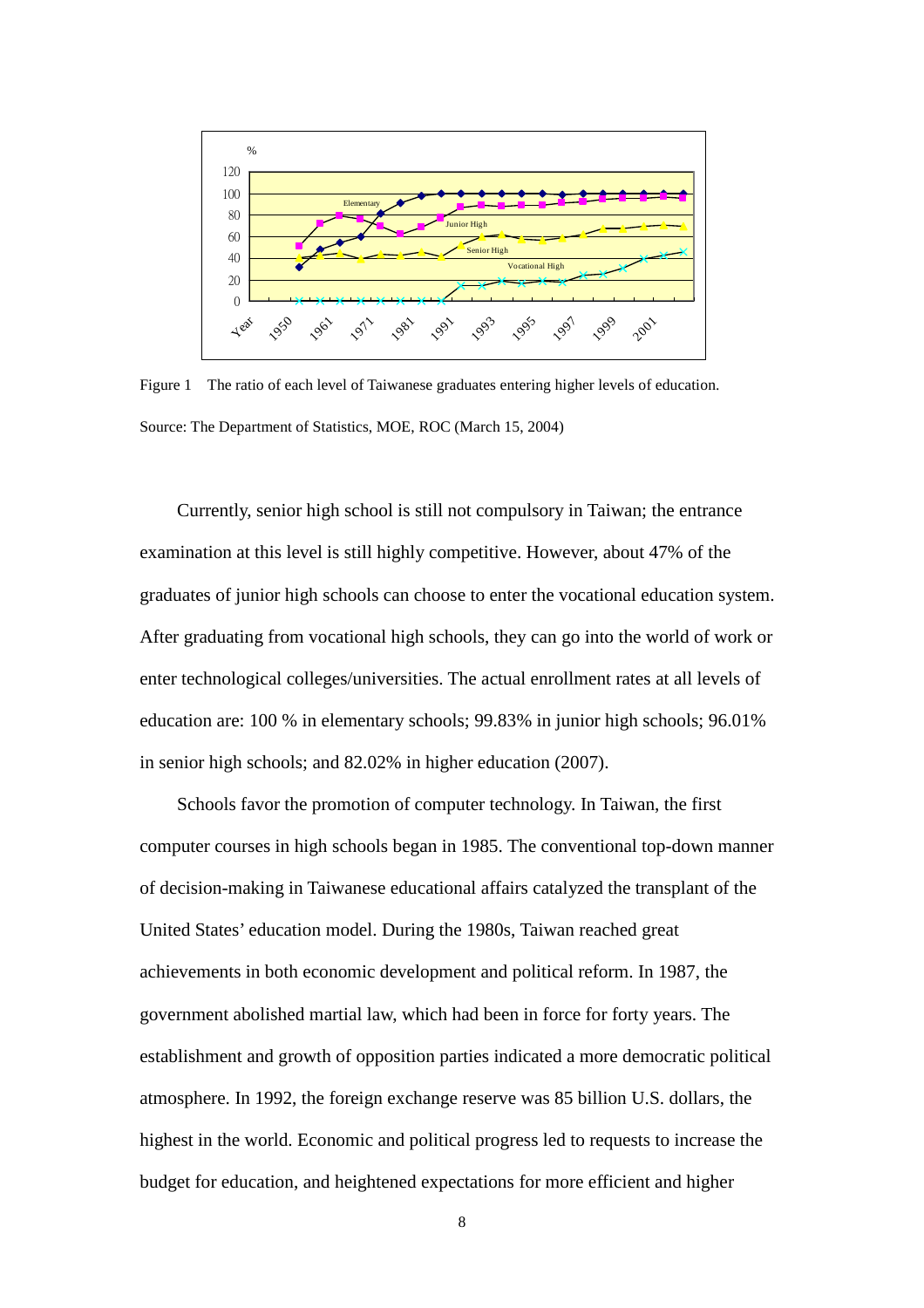quality education. In 1994, the Committee of Educational Reform was established by the central government as a consultative and supervisorial institute for the Ministry of Education. From 1994 to 1995, the National Curriculum Standard prescribed computer courses in the required curriculum, first in senior high schools and then in junior high schools. In elementary schools, the selected computer course began to be offered in 1986 and was required in 2000.

Since the mid 1990s, a series of educational reforms have been set in motion by MOE. One significant reform was labeled the "First to Ninth Grade Curriculum Alignment." The new aligned curriculum started in 2002. This was the first time that Taiwan developed the curricula of elementary schools and junior high schools as a whole. It has maintained the required status of the computer courses. We can anticipate that new generations of Taiwanese students will be equipped with basic computer competence during their compulsory education just like their counterparts in the United States and other developed countries.

In this section, I discussed how the typical socio-historical background contributed to Taiwanese adaptability of the technology impact through cultural, economic, and educational perspectives. Before discussing how Taiwanese latest curricular reform was impacted by computer technology, an exploration of how art education was affected by contemporary computer technology are discussed in the next section.

## The Impact of Computer Technology on Art Pedagogy

Technology impacts education at every level. The invention of Gutenberg's movable type is one of the best examples. Marshall McLuhan (1967) points out that the development of printing techniques brought about a revolutionary change in people's learning styles. The mass production of books made it possible to learn by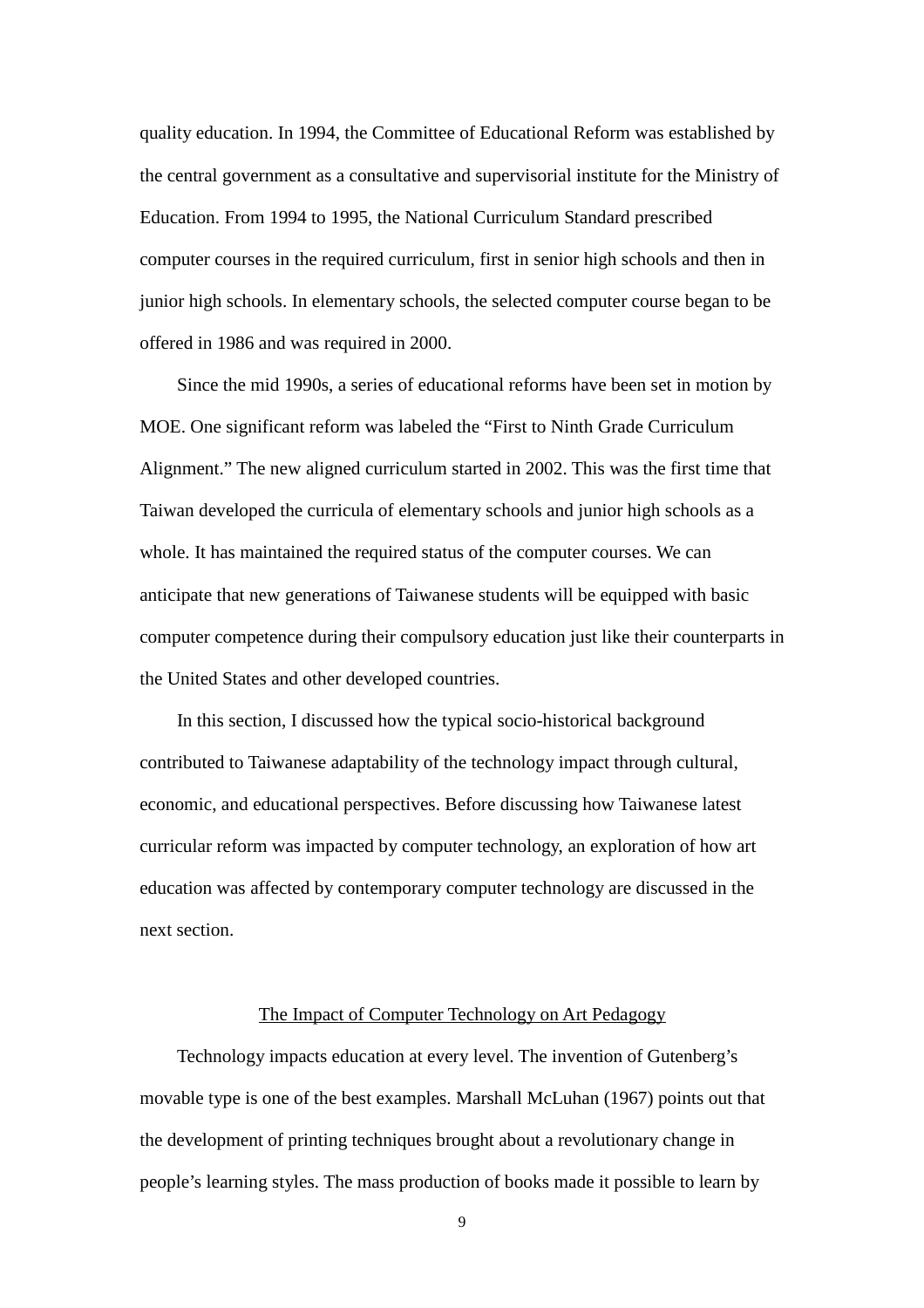eyes instead of the traditional method of learning by ears. What is more, the portable book not only expanded the distance of message communication, but also created a possibility for individualized reading and learning through standardization of language, writing style, and fonts, all the result of printing technologies (Jones, 1990). Elizabeth L. Eisenstein (1983) in her book, *The Printing Revolution in Early Modern Europe*, points out that the reproduction of written materials not only brought about a dramatic shift of all forms of learning, but also resulted in the revolution of modern European civilization, including the emergence of the Renaissance, religious reformation, and modern science, and standardization in written languages.

In the realm of art education, the combination of printing techniques and photography not only changed the notion of art creation, but also enhanced the study of art. Photography benefited art education at the turn of the twentieth century in magazine publishing during the arts-and-crafts movement, in the picture study movement of 1899, and in Arthur Wesley Dow's synthetic art education begun in 1899 and continues today in curricula based on the elements and principles of design (Efland, 1990). The development of computer technology in the late twentieth century has had a huge influence at every level of education. Becoming an aggressive user of computer information technologies has become an important qualification for an art teacher.

Jon Wiles and Joseph Bondi (2002) argue that in the new century, programming functions are crucial for curriculum design; they point out that "Not only is knowledge of how technology works (literacy) important, but also how technology can be used to improve communication and the transmission of knowledge" (p. 331). What Wiles and Bondi refer to here includes two dimensions of educational activity. The first is curricular design and the second is pedagogy.

Elliot W. Eisner (1972) points out that just as the curriculum lies at the heart of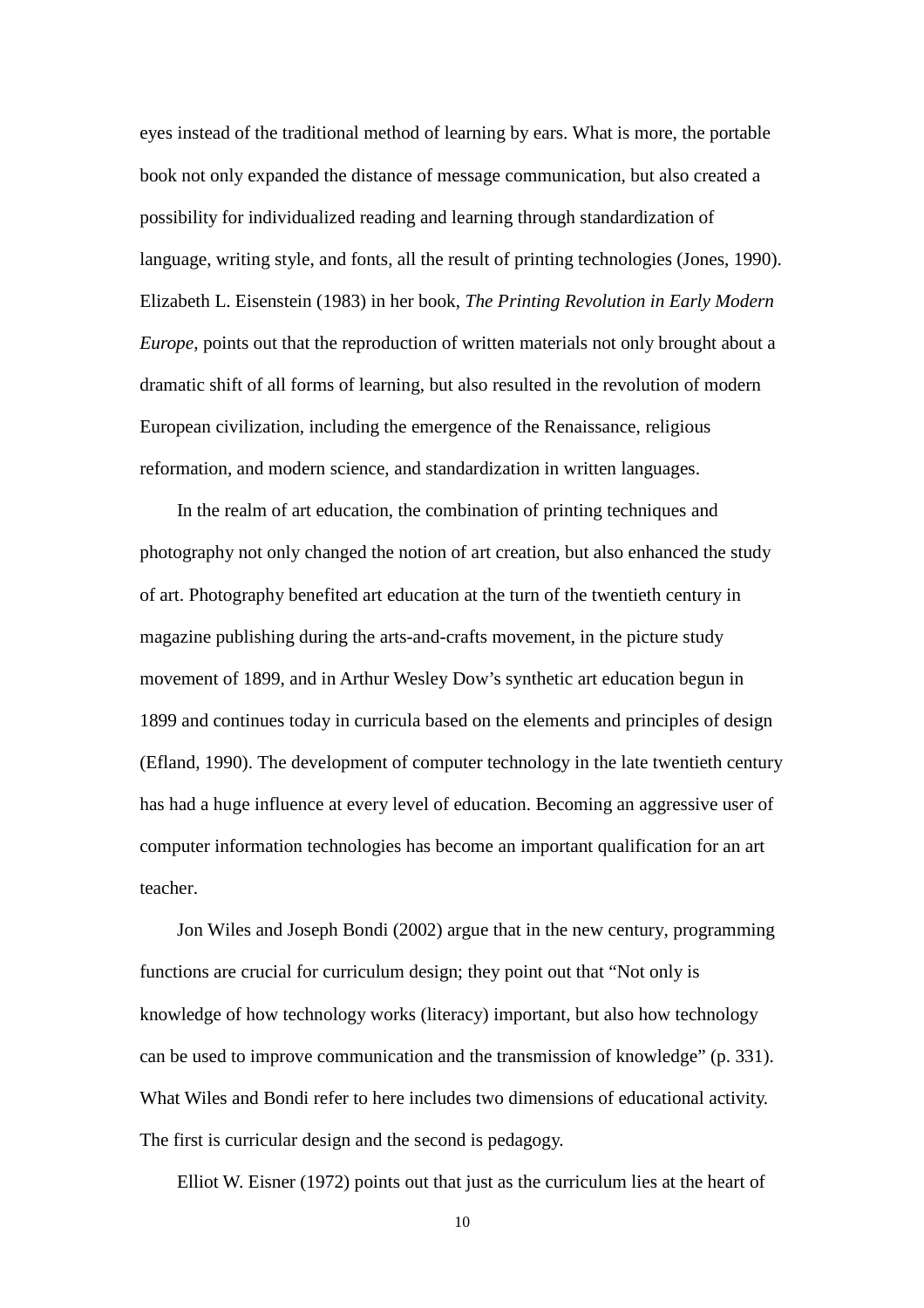education, learning activities lie at the heart of the curriculum. Pedagogy is concerned with learning activity; successful learning activities help to achieve the objectives of curricular design. In order to discuss the influence of technology on art pedagogy, I refer to four pairs of conflicting pedagogical ideas in art education and explore how technology, especially computer technology, contributes to the resolution of the contradictions they embody.

#### From Teacher-centered to Student-centered

Half a century ago, John Dewey (1954) pointed out that the history of American schools has shown a swing of the pendulum between two extremes: one end is external imposition and dictation, and the other end is "free-expression" (p. 32). Peter Smith (1996) echoes Dewey's metaphor of the pendulum and applies it to the phenomenon of art education. He claims that during the last four decades of the twentieth century, visual art education in the United States appears to have shifted between art-oriented and child-oriented approaches. Both Dewey' and Smith's comments imply a dilemma between teacher-centered and student-centered modes of pedagogy. If this pendulum effect is inevitable, then the difference between teacher-centered and student-centered modes is merely a matter of fashion.

Contemporary educators, such as Kaustuv Roy (2003), have attempted to use Deleuze and Guattari's metaphor of "rhizome" to reconstruct the traditional relationship between teachers and students. A rhizome, as Roy describes it, "is a lateral proliferation of connection, like the spread of moss, the sudden branching off or joining up of different intensities, flows, and densities to form new assemblies that have no fixed form or outline" (p. 75). The notion of rhizome tries to overthrow the traditional linear and hierarchical relationship of teaching and learning. M. Jayne Fleener (2003) comments that the curriculum-as-rhizome analogy encourages students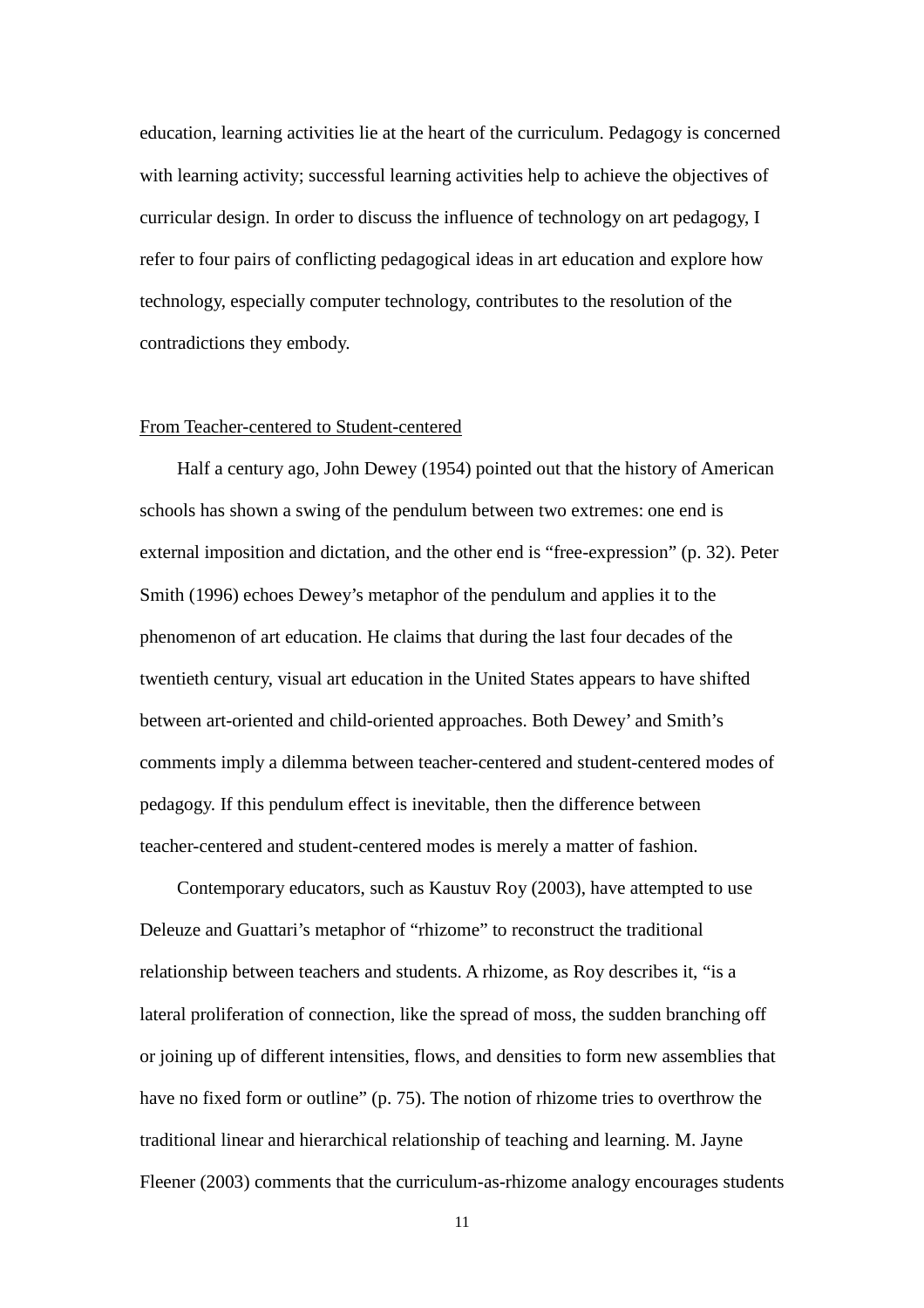to pursue "tangents," discover personal interests and needs, and create their own teachable moments and starting points (p. 10). This webbed, interactive, and non-linear learning style conforms to the contemporary communication function developed by the Internet and computer technology.

In a lecture titled "Interactive Aesthetics," Karen Keifer-Boyd (2001a) points out that today's visual communication design is no longer viewed as either linear or cyclical, but instead it is often experienced as nonlinear. Nonlinear design has multidirectional intersections to lead the viewer to travel within a loop to a place different from where he or she began or even intended to go. Thus, Keifer-Boyd (2001a) claims: "To develop a curriculum that incorporates creative and critical thinking necessary for design communication in the 21st century, we need to regard knowledge as dynamic and indefinite rather than as definite and fixed" (p. 2). This dynamic curricular design creates a broader space to accommodate nonlinear interaction. The poststructuralist idea of rhizome combines with the development of the Internet and computer technology, enabling a breakthrough in the dilemma between the two extremes of teacher-centered and student-centered modes.

# From Standardized to Individualized

Learning with peers has educational as well as economic significance. Conventional instruction depends on a teacher who arranges appropriate learning content and sequence, drills students on correct performance, and evaluates learning achievements by using standardized tests. However, individualized instruction has always been an ideal based on the educational ideology of cognitive pluralism.

According to Eisner (2002), the roots of cognitive pluralism can be traced back to Aristotle's tri-part distinction among the ways of knowing—"theoretical, practical, and productive" (p. 80). One of the most influential learning views is Howard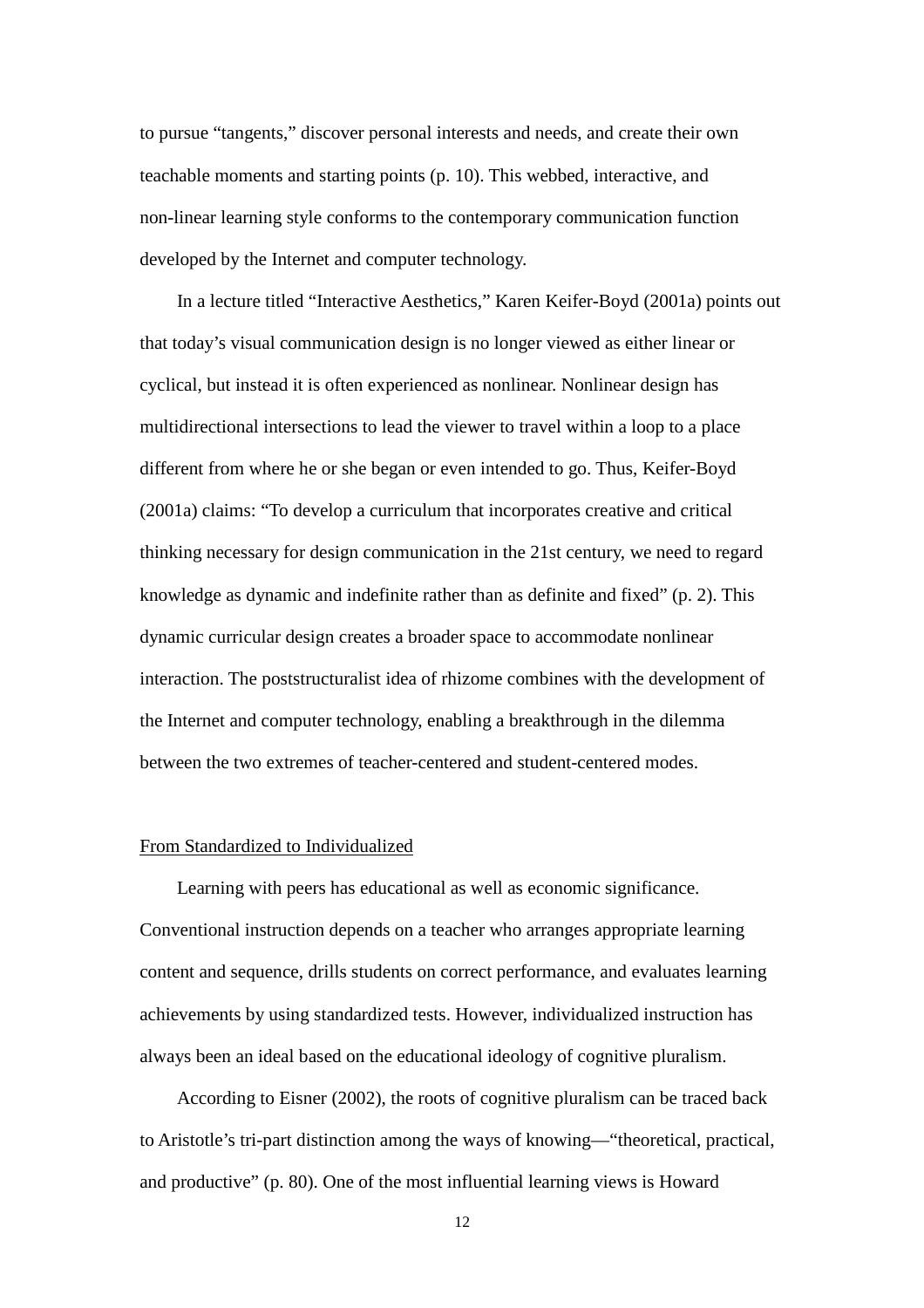Gardner's (1983) conception of seven intelligences, later expanded to nine (Gardner, 1999). He denied the long-term psychometric tradition which defined human intelligence as a single general or "G" factor. His views have helped educators reconsider the learning opportunities which a school should provide. Eisner points out that one of the potential consequences of cognitive pluralism is the "expansion of educational equity" in the classroom (p. 82). From the perspectives of the nature of intelligence and of the need for equality of learning opportunities, a wider array of curriculum tasks is needed to meet individual needs. Emphasizing individual value judgment has become the prevailing educational principle today in the United States and Taiwan. Olivia Gude (2004) points out that "Postmodern thought embraces the heterogeneous, the local, and the specific. It affirms the choice-making capacity of individuals" (p. 13).

Computer technology enhances the implementation of this educational ideology. The study of how to use the computer as a teaching aid is decades old. While traditional media such as slide projectors, overhead projectors, televisions and VCRs lack interactive functions, computer-aided instruction is capable of interactivity. Hank Bromley (1998) claims that "computing technologies could support independent action and variety as easily as centralization and standardization" (p. 15). The interactive aspect of the Internet makes the computer completely different from traditional media. Lovejoy (1997) argues that being in cyberspace is closer to reading a book than to watching TV. She explains that the viewer can "now type in text, scan in visuals, and access the Net, placing messages online" (p. 213). The accessible input/output system, the real time feedback, and the multiple information styles together make the computer a powerful interactive medium.

How can we conduct individualized instruction? One approachable technique is through the use of learning centers. Beverley E. Crane (2000) suggests that a learning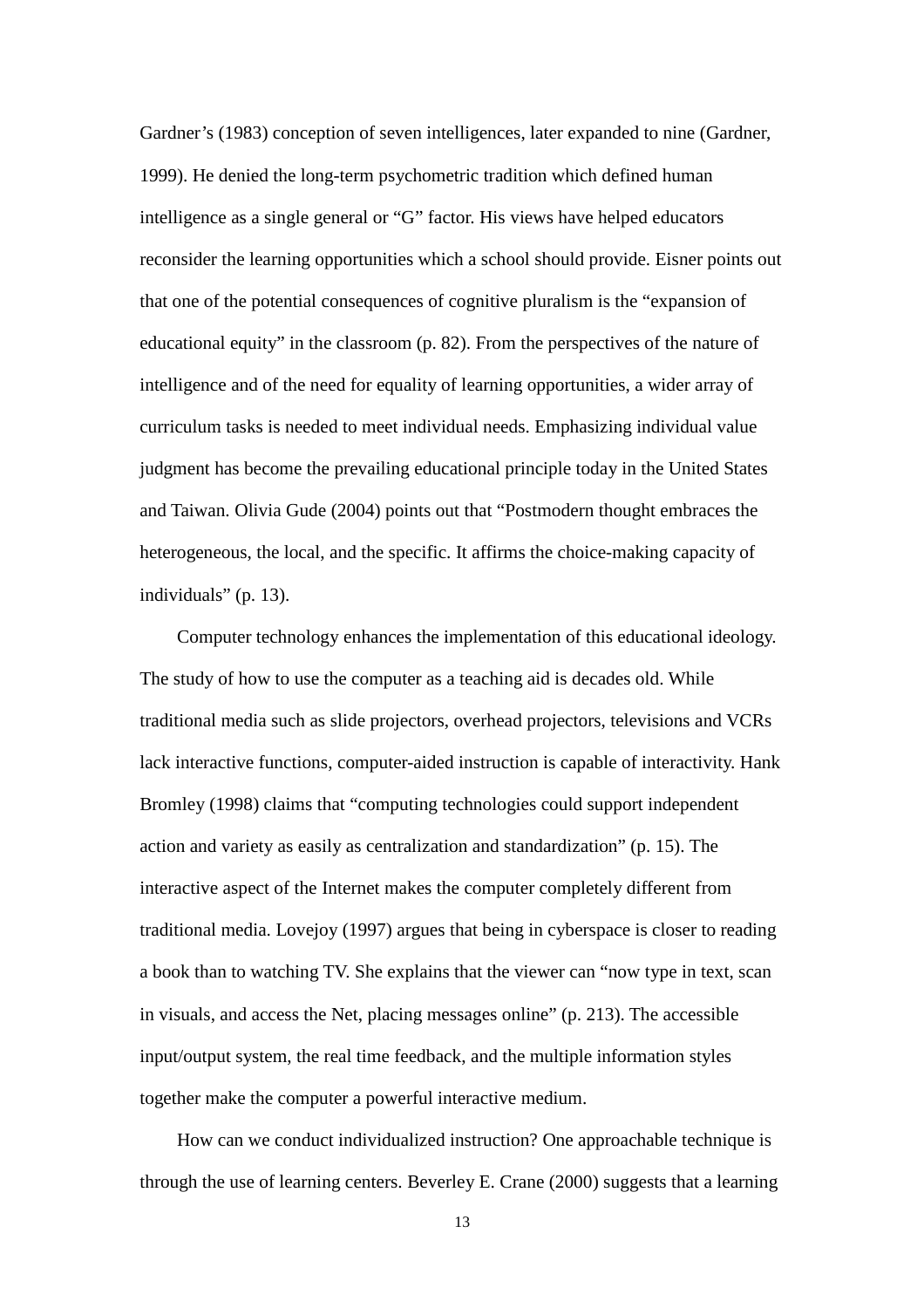center should be a collection of materials arranged around stations where students can interact with the materials. Each station provides students with materials for particular tasks (p. 123). Individualized instruction enables students to learn in accordance with their intelligence and interests, and at their own pace. It is the interactive capacity of computer technology that makes individualized instruction possible. WebQuests is one good example. As Tom March (1998), one of the creators of WebQuests, points out, the development of the Internet and the World Wide Web has revolutionized student learning style. Based on its student-centered and active-learning emphases, WebQuests has been developed into a huge instructional source, providing individualized teaching and learning activities for K–12 educators and students.

## From Mainstream to Multicultural

In the 1970s some educational historians and philosophers challenged the contents of the curriculum which were taken for granted in mainstream culture. These scholars based their arguments on critical theory, and questioned the tendency of tacit values resulting in sexism and racism. They examined cultural issues. In the realm of art education, critical theorists criticized the neglect of multicultural resources for the teaching of art. For example, Dennis Earl Fehr (2000) argues that in the U.S. one of the goals of teaching art history is to "create cultural parity with Europe's educated class. One of its results was to create a European canon, a standard by which to judge non-European art—that is, the remaining 95 or so percent of the world's art" (p. xiv). Many scholars doubt the practicability of critical theory. However, Efland (1990) argues "in view of the fact that art education has a history of identification with the privileged levels of society, such studies are long overdue" (p. 255). Eisner (2002) also claims that "[critical theorists'] views on the ills of education are often exceedingly plausible; they are frequently both trenchant and accurate. What is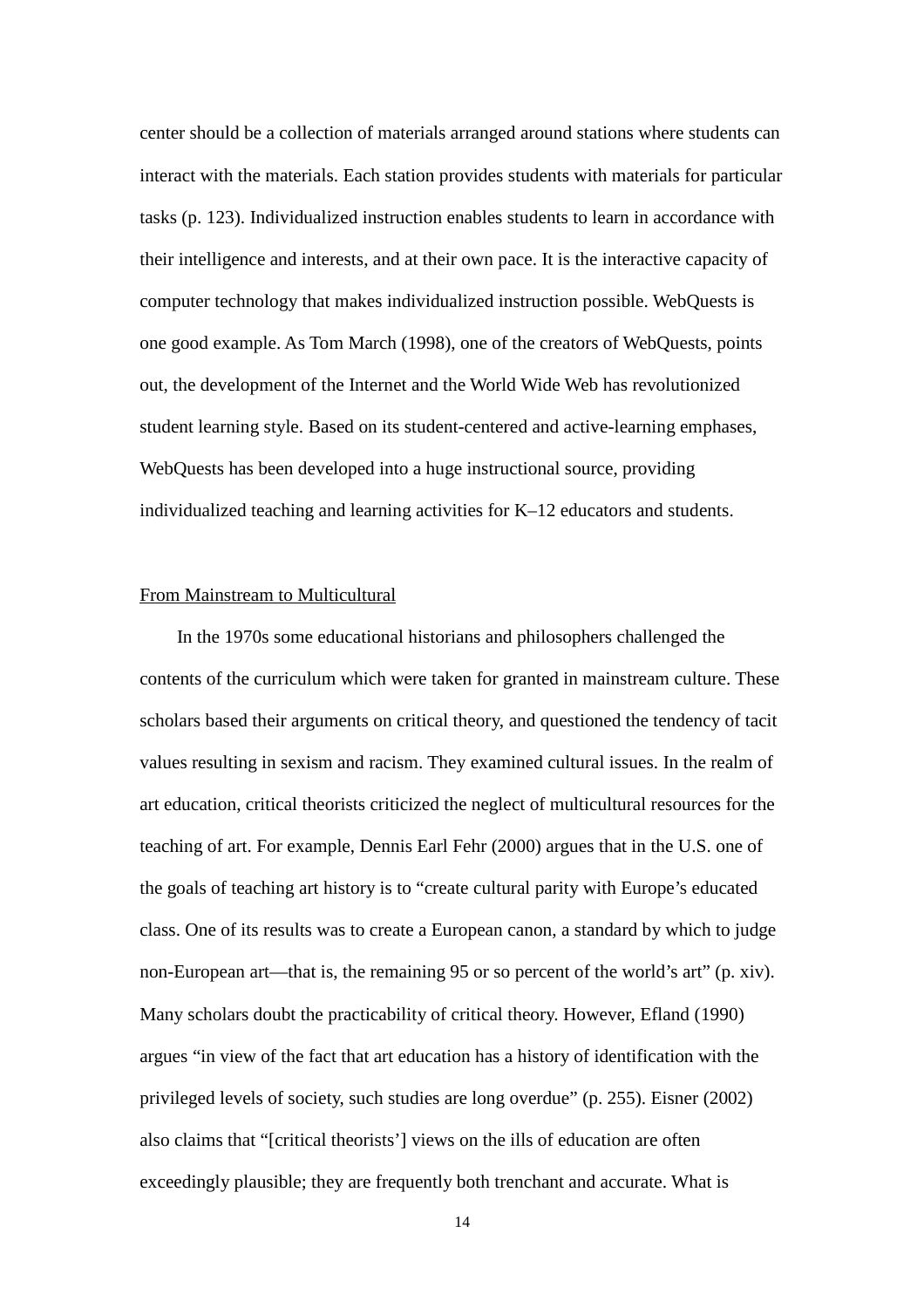missing is a positive agenda" (p. 77). Eisner's argument is not an overstatement. Andra Lucia Nyman (2002) points out that though globalization and multiculturalism have become overwhelming educational goals, there are many challenges that educators still face. Three questions are brought out by Nyman: "How do we meet the individual needs of the child? How do we kindle children's imagination? How do we help children to learn about their own identities?" (p. 62). Today, this "missing agenda" of multicultural art education can be achieved easier through computer technology. Tom Anderson and Melody K. Milbrandt (2004) point out that "Using the web, student can critically examine issues in their own communities, the nation, and world through cooperative thinking and learning activities" (p. 164). They also use digital artist Bill Viola's works as example, demonstrating how to design technologically based learning activities and how to conduct discussions on contemporary cultural issues.

Though the evolution of a high-speed, electronic culture began in the United States, it has been largely adopted all over the world. McLuhan foresaw that this new power would "fuse time and space and reconstruct human dialogue on a global scale" (p, 16). Stephen Bertman (1998) echoes McLuhan's idea of a global village by arguing that "The result is a high-speed, electronically integrated global culture, a synchronous society on a planetary scale" (p. 150). Some scholars warn us of cultural colonialism in technology and remind us that we must be very careful to think over whose culture controls or dominates the Internet's language, social practices, and economic access and gains (Keifer-Boyd, 2001b, p. 1); however, recent developments lead to an optimistic view. Wiles and Bondi (2002) point out that statistics show that non-English speakers will soon outnumber English speakers on the Internet, and there will be more Chinese users than English users by 2005. Thus the cultural colonialism may shift if sites of influence are not produced in multiple languages, or translation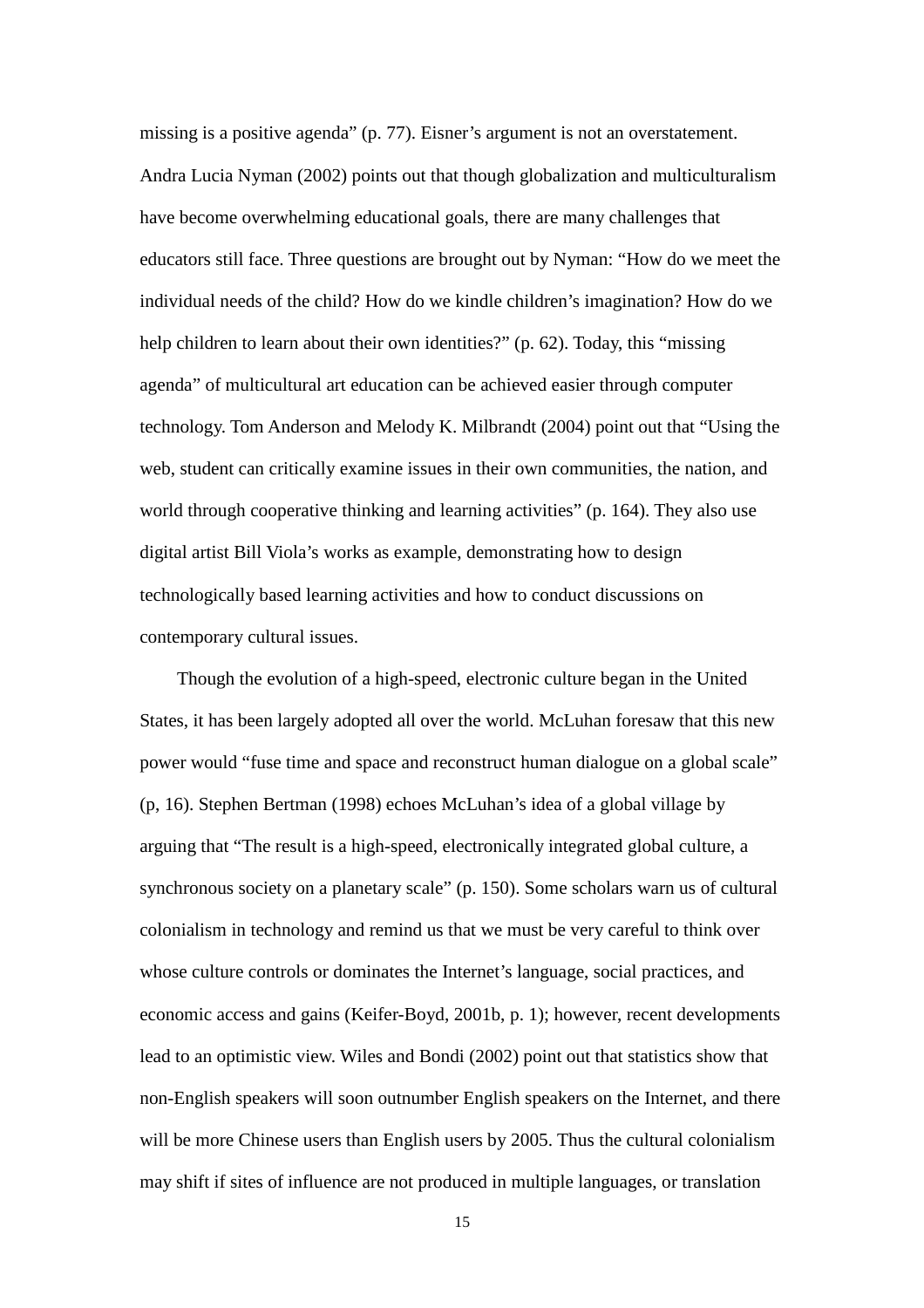software are not more fully developed to translate any Web site to one's own native tongue.

Internet art also has promising prospects. Jon Ippolito (2002) argues that artists outside the mainstream geographic channels, such as artists in Slovenia and Korea, have had remarkable success in making art for the Internet. This development helps artists from all corners of the world to display their works through a worldwide approachable channel and ultimately benefits the accomplishment of multiculturalism.

Multiculturalism has become an important issue in education. The achievement of new communication technology favors this overwhelming trend. Crane (2000) claims that the Internet benefits the study of world culture. He gives an example of students in a fourth grade class in California who now can learn to contrast art and folk music from Mayan, Aztec, and Mexican cultures through the Internet (p. 326). If we believe that the teaching of multiple cultures is a proper choice for art education, we can use computer technology as the vehicle to take us from mainstream to multiculturalism.

## From Discipline-based to Interdisciplinary

In the conventional teacher-as-artist model, art education was conceived as a series of studio activities which were always segregated from critical social issues. In 1957 the Soviets launched the first artificial satellite, Sputnik. This event heavily impacted United States' society and evoked a major movement for curriculum reform, especially in science and mathematics. Efland (1990) noted that there were two main reactions within the art education community. The first was to emphasize the importance of art for its function as enabling creative problem solving. The second was to emphasize art as a structuralized discipline (p. 237). After a series of initiatives by Manuel Barkan, Elliot Eisner, Harry Broudy, Ralph Smith, and Laura Chapman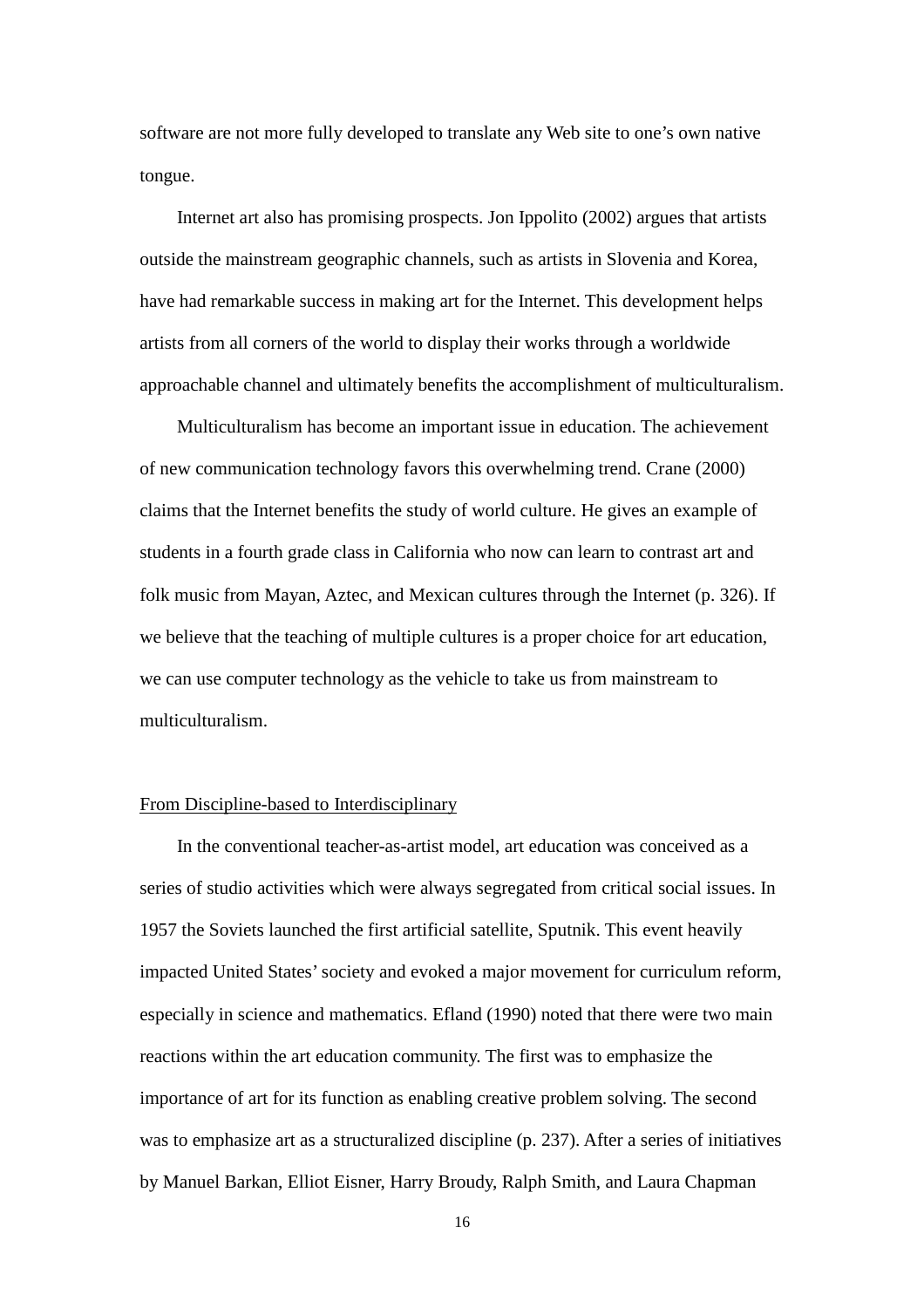during the 1970s, the label "discipline-based art education" (DBAE) (consisting of four disciplines: art making, art history, aesthetics, and art criticism) was formally coined in 1984 as the embodiment of this wave of the curriculum reform movement. Smith (1996) claims that historians of the future will see DBAE as one of the most important contributions to twentieth century American art education (p. 214). Nevertheless, he argues that despite DBAE's attempts to give art the form of an academic subject, "we still await the realization that art might represent something more permanent" (p. 218).

Smith' argument is sustained by contemporary educational trends. Gude (2004) points out that postmodern visual arts are hybrids of the visual and the conceptual. She argues that "this hybridization is itself a hallmark of many postmodern cultural productions, eschewing the boundaries imposed by outmoded discipline-based structures" (p. 8). Mary Adams (2002) claims that traditional definitions of art and their disciplinary boundaries usually keep teachers and school subjects apart. Thus, she suggests art teachers and elementary classroom teachers should "reconsider their subject area boundaries for a more fluid approach to teaching" (p. 362). Beyond teacher-as-artist and DBAE, we have another choice: interdisciplinary art education, a cross-curricular model.

Crane (2000) lists four benefits of a cross-curricular approach. First, individuals learn best when encountering ideas connected to different disciplines. Second, cross-curricular problem solving provides students with critical thinking and real-life skills they need when they enter the work force. Third, the integrated curriculum with its increased emphasis on the interconnectedness of curricular concepts may enhance student motivation and interest. Fourth, interdisciplinary activities encourage students' capacity for critical reflection and deep understanding of complex societies. How could computer technology benefit interdisciplinary pedagogy? Wiles and Bondi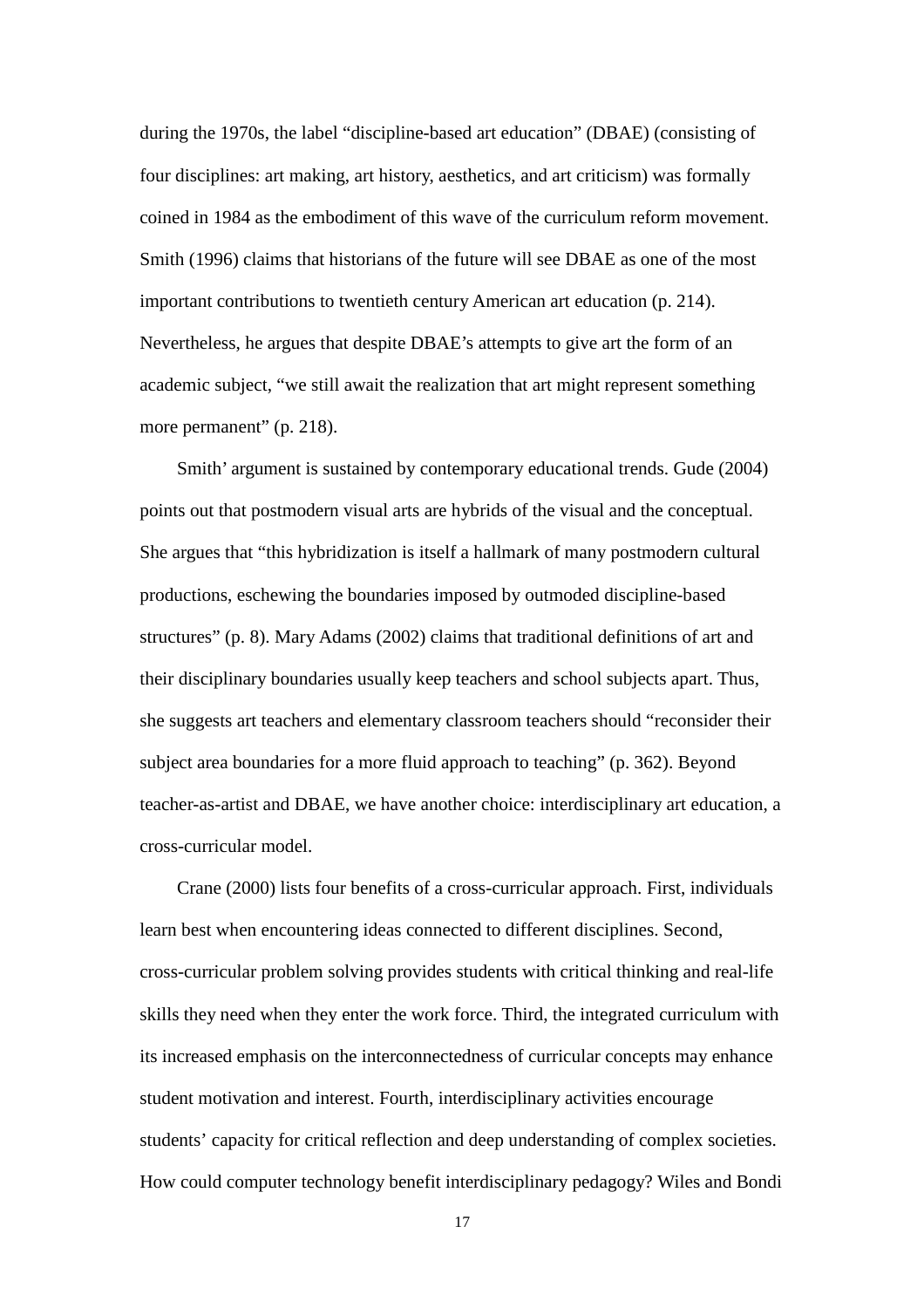(2002) claim four decisive skills are required to conduct the interdisciplinary approach: organizing data, ordering information, comparing data, and contrasting data. These tasks are exactly what the computer, and more specifically the Internet, can perform best, employing the powerful techniques of visual and audio processing, enabling a new era of interdisciplinary art education.

The impact of computer technology on art pedagogy has become an important topic in art education. Many art educators are engaging in related studies, such as Taylor and Carpenter, Milbrandt and Anderson, Emme, Krug, Gregory, June Julian, Sakatani, jagodzinski and Keifer-Boyd. Technology has been the focus of several books in art education and journal themes. Technology has also been a special issues group of the NAEA (National Art Education Association); the number of presentations on technology in art education increases each year.

In this section, when discussing how computer technology impacted contemporary pedagogy of art, I focused on four prevailing types of concept, including student-centered, individualized, multicultural, and interdisciplinary. The interdisciplinary strategy was adopted by MOE and became the pivot of Taiwanese 2002 curricular reform, which is addressed in the next section.

# Taiwanese Response to the Impact of Computer Technology:

## The Curriculum Reform of 2002

Discussing new vision in art education, Brent Wilson (2003) claims that art educators are apt to be stuck in the past. He takes Elliot W. Eisner as an example and argues that when Eisner implied that his challenge to art educators of the 1970s was to develop curricula based on contemporary artworks, he was ignoring the most current trends in contemporary art, such as "happenings" and "performance art" (Wilson, 2003, p. 216).Wilson calls this the problem of "contemporary blindness".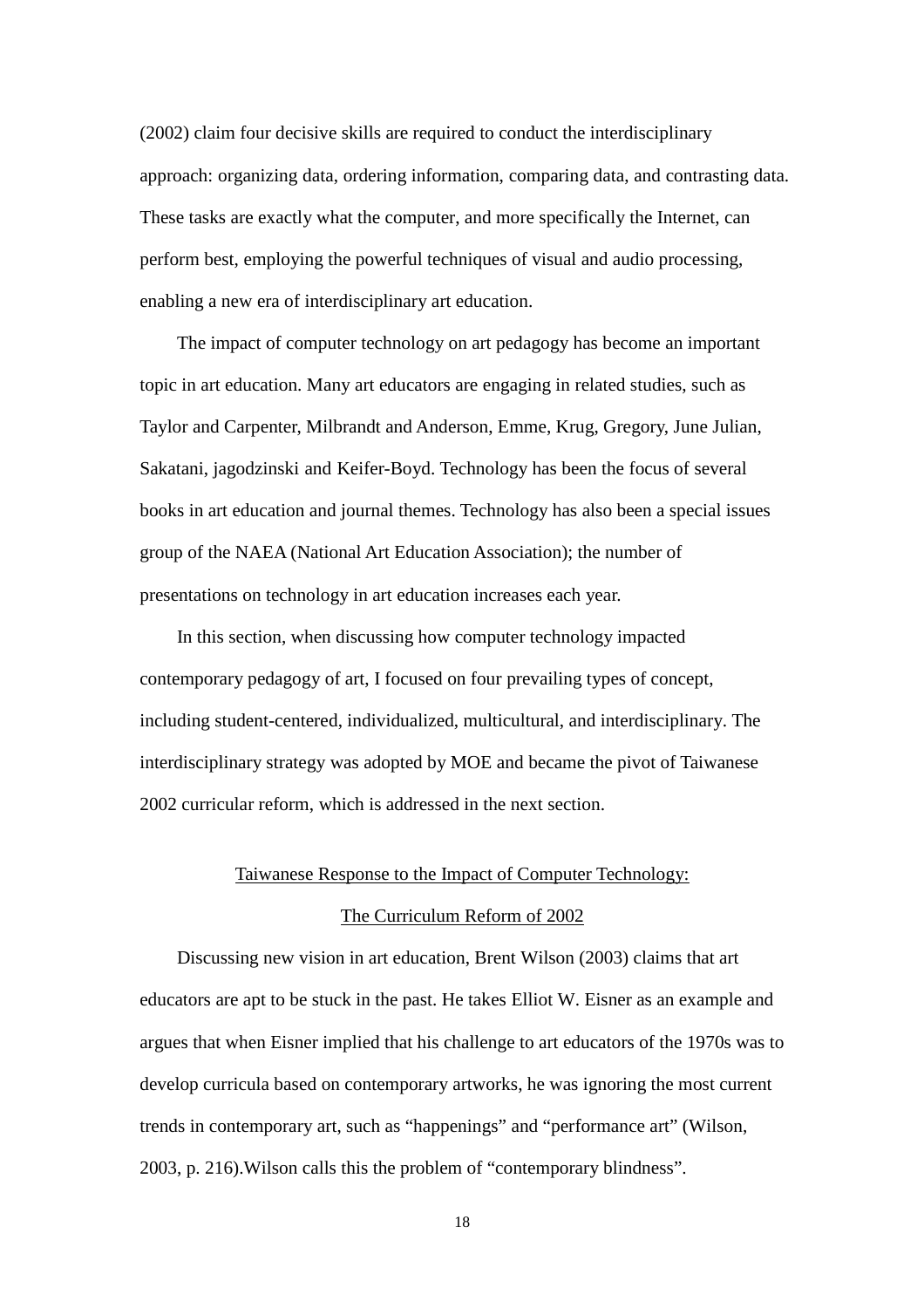At the turn of the twenty-first century, the new " $1<sup>st</sup> - 9<sup>th</sup>$  grade curriculum alignment" has caused revolutionary changes in Taiwanese pre-secondary education. In order not to allow the syndrome of contemporary blindness to exclude digital art from the new Taiwanese art education, I briefly review Taiwanese art education, focusing on two topics: the ideological origin of Taiwanese art education and the development of discipline-based art education (DBAE) prior to the educational reform of the 1990s. I also explore, in this section, the prospects of fitting digital art into Taiwanese art education, its advantages, and the problems accompanying it.

## A Brief Review of Art Education in Taiwan

Two forces shape Taiwanese art education. The first is the influence of United States' educational ideologies; the second is the centralization of curricular development. In an essay discussing Taiwanese art education in the postmodern age, Chun-Chen Jhang (1998) points out that Taiwanese art education has been affected by the United States for a long time. Jhang argues that Viktor Lowenfeld was the most influential person; his concept of art as a means for creativity and mental growth influenced Taiwanese art education before the 1970s. This educational ideology was reflected in the national curriculum standard at that time.

In Taiwan, each level of education has a nationally standardized curriculum enacted by the central government. Since 1949 when the ROC government moved to Taiwan, the Ministry of Education (MOE) has made more than ten amendments to the national curriculum standards. In 1972, the third year after junior high school became compulsory, a new national curriculum standard prescribed five basic educational domains, including art education, virtue education, intelligence education, physical education, and group life education. The goal of junior high education is to cultivate healthy citizens both mentally and physically through a balanced development in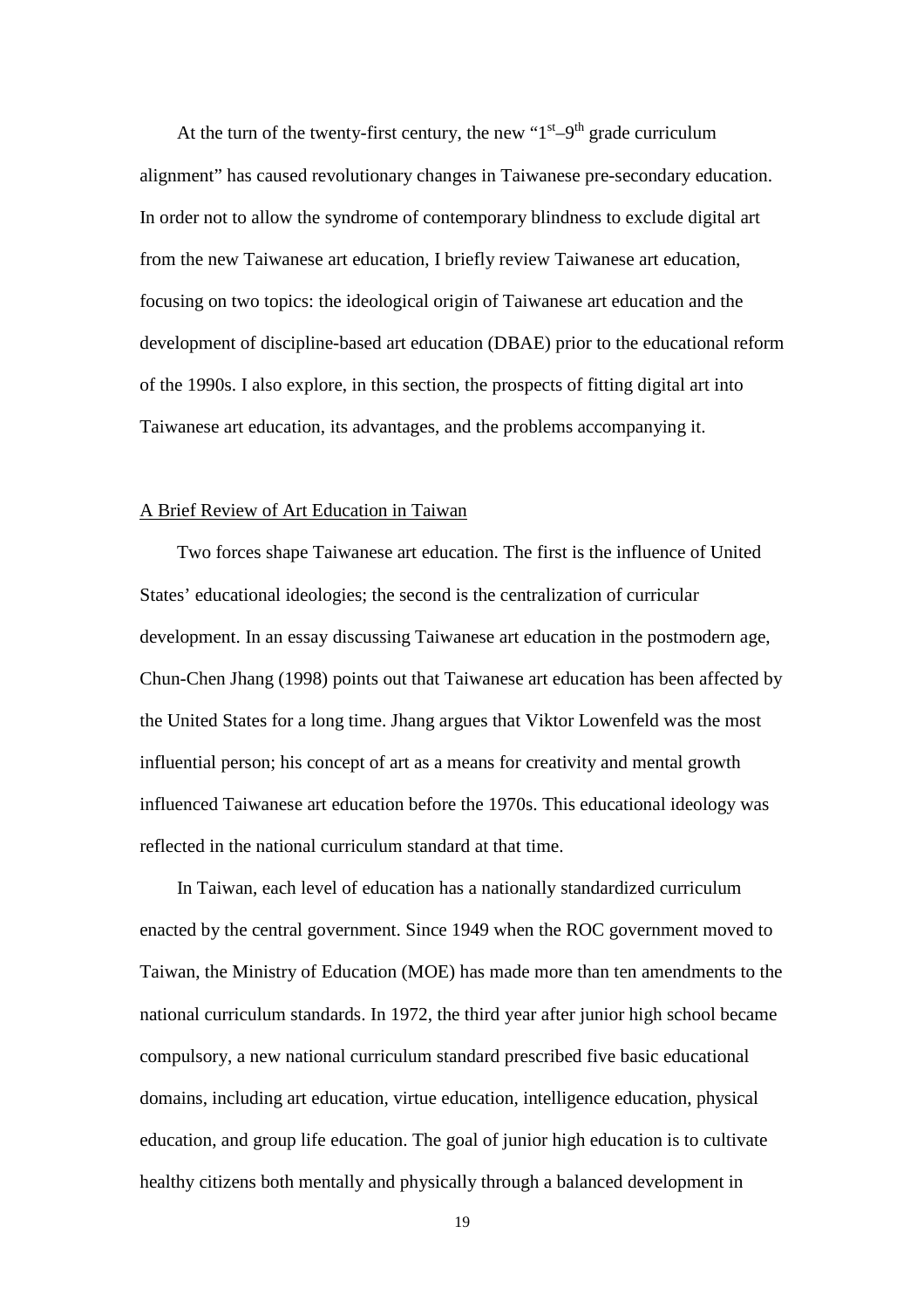those five domains. In the 1975 national curriculum standard of elementary schools, art and labor were merged and contained six subjects including painting, sculpture, design, crafts, gardening, and home economics. In that period of time, the objectives of art education focused on art's instrumentality for individual growth.

DBAE has been practiced for eighteen years since the 1980s in the United States. DBAE was soon transferred to Taiwan via academics. Since the late 1980s, DBAE has been introduced through international art educational conferences and translated publications, and has become the prevailing educational trend in Taiwanese art education (Chen, 1998). One of the key people in the Taiwanese DBAE movement is Cheng Shiang Kuo, Ph.D. of the University of Illinois, a professor at the National Taiwan Normal University in the Department of Fine Arts. Her first article about DBAE, *The Theory Study, Experiment, and Promotion of DBAE by the Getty Center*, was published in the *Journal of National Taiwan Normal University*, 1989. She highly recommended this new curriculum in her later article, *Pursuing Excellent Art Education—DBAE* (Kuo, 1991). The notion of DBAE immediately affected the curriculum of Taiwanese art education.

 From 1993 to 1994, MOE made a series of revisions to the *Curricular Standard of Elementary Schools* and the *Curricular Standard of Junior High School*. Both standards in art curricula are obviously discipline-oriented. In chapter four of the junior high school version, it clearly states that "all teaching materials should be discipline-oriented" (MOE, 2000). Both versions classify instructional activities into three learning objectives:

1. Expression: focus on art production including fine art and applied art; the proportion of this part should be reduced from 60 to 40% per year.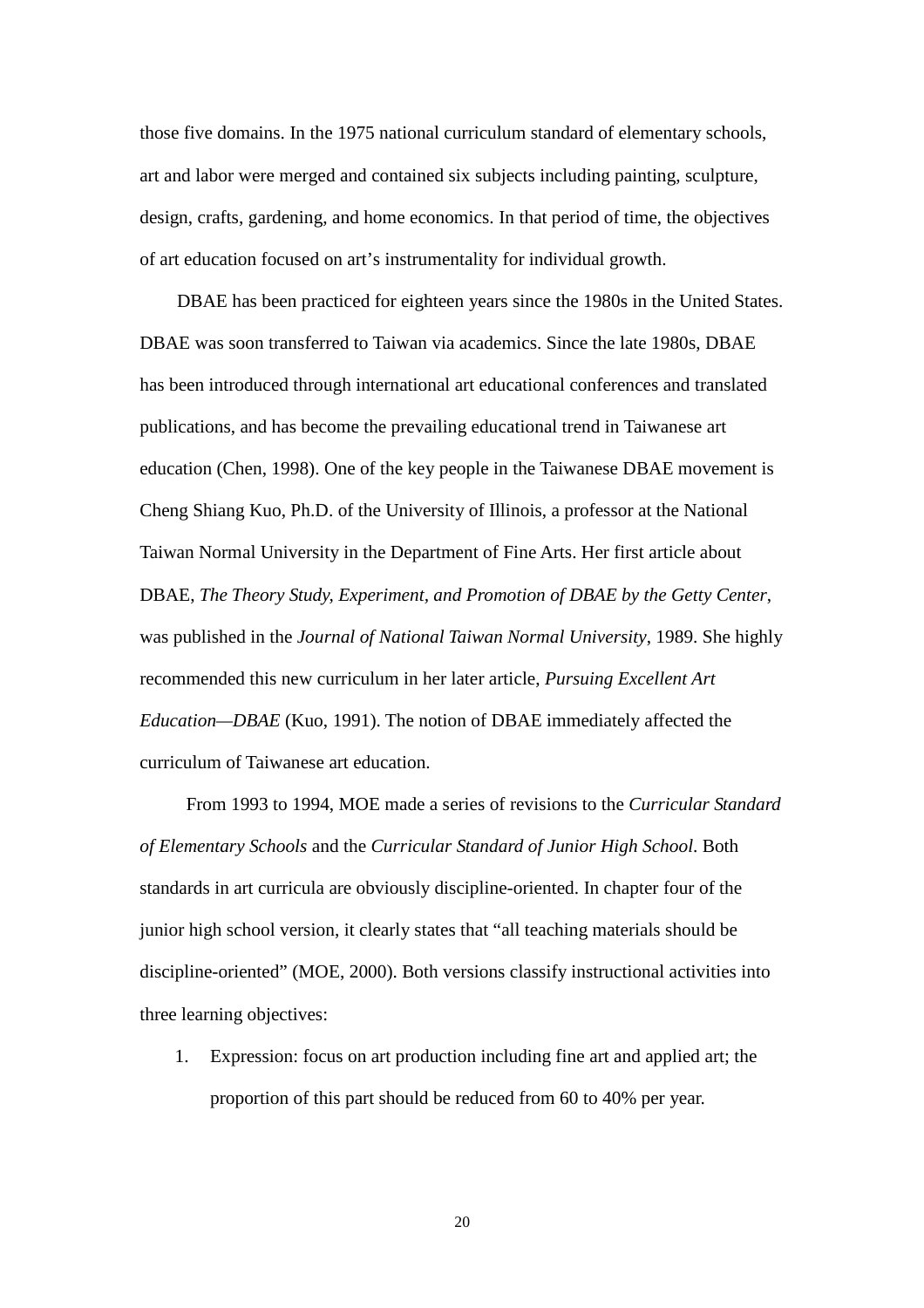- 2. Appreciation: focus on principles of form, aesthetic cognition, and aesthetic judgment; the proportion of this part should be increased from 40 to 60% per year.
- 3. Affection: focus on promoting aesthetic taste, the notion of environmental preservation, and the enjoyment of art.

Meanwhile in the United States, DBAE continually faced queries regarding both its basic concept and practical execution. Art educators in Taiwan have sensed those counter voices emerging around United States' society. In the next wave of curriculum reform in 1994, DBAE faded out of Taiwanese art education.

A significant contribution of the *Curricular Standard of Junior High School of 1994* was to prescribe computer courses as required courses in the last two years of junior high school. In elementary schools, computer courses appeared in 1986 and were required by 2000. In 2002, both levels of curricula merged in the new aligned curriculum.

## New Prospects for Taiwanese Art Education

The whole structure of the new curriculum emphasizes an interdisciplinary approach, including seven disciplinary domains: language; health and physical education; social studies; arts and humanities; mathematics; science and technology; and integrative activities. The arts and humanities domain includes visual arts, music, theater, and dance. The number of learning hours in arts and humanities are flexibly prescribed to be 10–15%, selected from all seven domains.

The learning objectives—practice and application, exploration and expression, and appreciation and comprehension—follow the same principles of the old curriculum standards. However, in order to stress the interdisciplinary concept, the guidelines highlight ten interdisciplinary learning objectives below: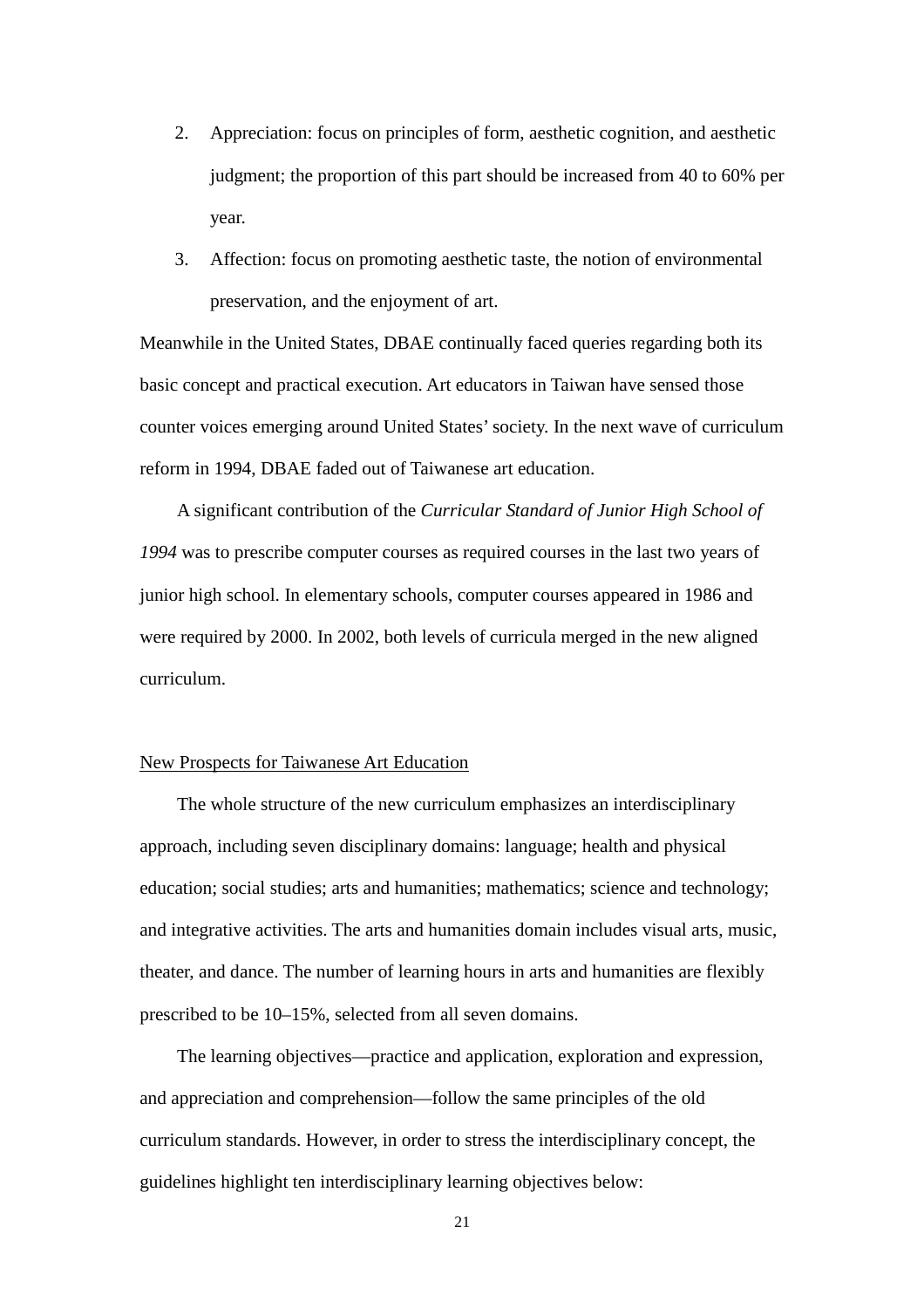- 1. self-understanding and potential development
- 2. appreciation, expression, and innovation
- 3. career planning and life-long learning
- 4. demonstration, communication, and sharing
- 5. respect, care, and cooperation
- 6. cultural learning and international realization
- 7. planning, organization, and practice
- 8. technology and information application
- 9. active exploration and research
- 10. independent thinking and problem-solving (MOE, 2003)

In addition to seven disciplinary domains, MOE pointed out six important issues in the new curricular system. According to MOE, these areas reflect public concerns in current Taiwanese society: information technology education; environmental education; gender education; human rights education; career development education; and home economics education. Thus, seven disciplinary domains along with six important issues form 13 learning areas in the 2002  $1<sup>st</sup> - 9<sup>th</sup>$  curriculum alignment, with an emphasis on interdisciplinary instructional strategy.

One of the most important contributions of the new curriculum is MOE's abolition of long-term control over the national curriculum standard in favor of flexible curriculum guidelines. Thus, art teachers are empowered to develop more flexible teaching content. The new curriculum guidelines, unlike the conventional curriculum standards, do not mandate details of teaching content. Instead, MOE issues so-called "competence indicators," assigning a series of descriptors of competence in each disciplinary domain and each important area.

Competence indicators are published to help teachers design instructional objectives. This change not only offers art teachers more autonomy in curricular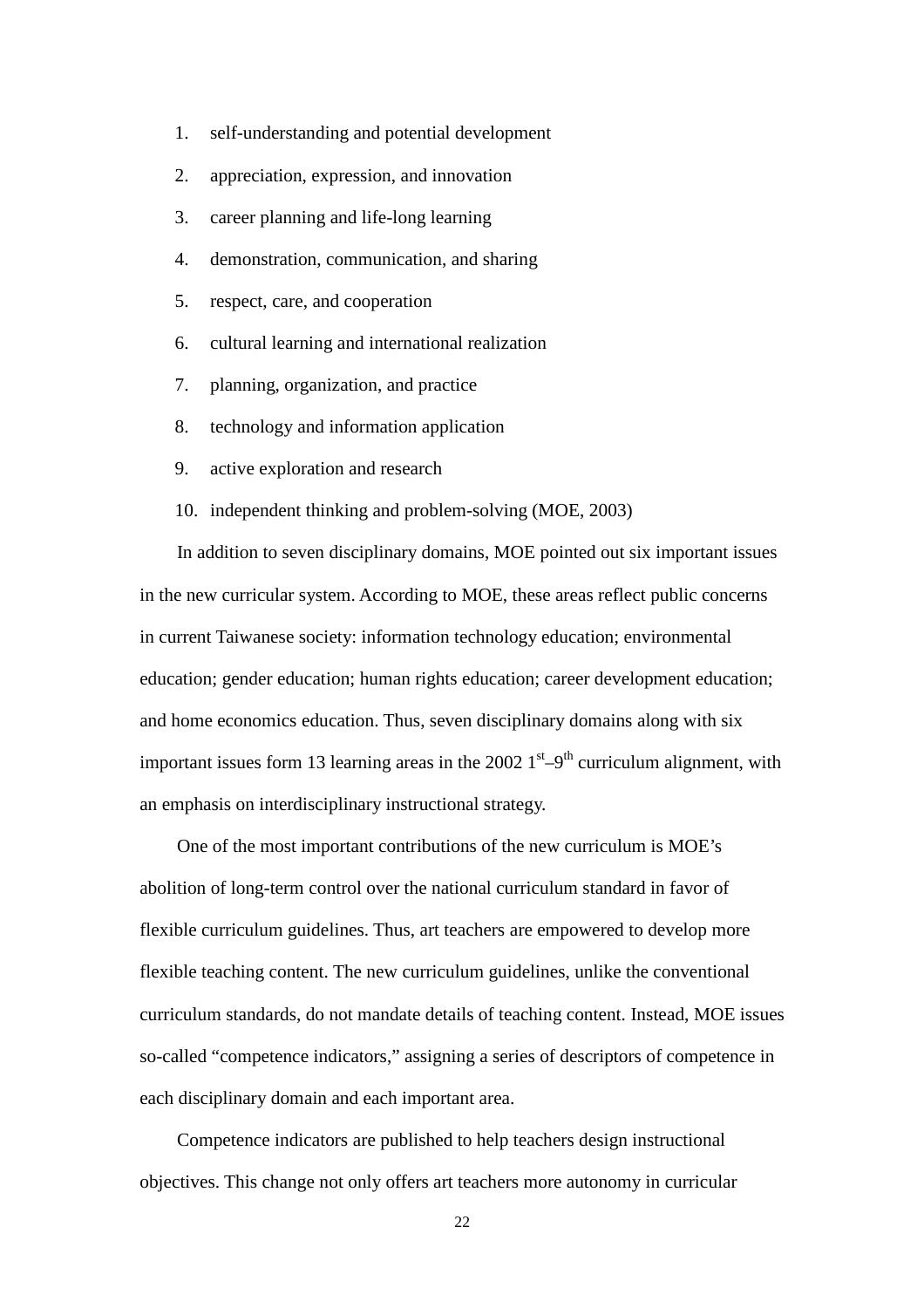design, but also increases teacher responsibility in both curricular planning and professional teaching. Nevertheless, Shu Huey Yang, Guan Chen Lin, and Siou Jie Jhang (2003) point out that one of the most serious problems of the  $1<sup>st</sup>-9<sup>th</sup>$  grade curriculum alignment is that many teachers have no idea how to translate MOE competence indicators into practical instructional objectives. How to bridge the gap between ideal and practice has become a decisive challenge in the implementation of the new curriculum.

# Problems Emerging from the Implementation of the New Curriculum

Teacher cognition, skill, and attitudes are influential factors in developing digital art, especially in the new, flexible, aligned curriculum. In light of this situation, almost every teacher education program in Taiwan's universities has developed curricula to conform with the new changes. Sherron Killing Roberts and Ying Shao Hsu (2000) point out that U.S. experience has been positive, noting that "as technology is integrated into teacher education programs, preservice teachers take these innovations into our public schools where inservice teachers and their students may take part" (p. 135). Susan McAleenan Butler (2003) echoes their observation and points out that several studies on the efficacy of improving pre-service teachers' competence in computer technology show positive effects on technology integration in the public schools. However, whether these positive effects occur in Taiwanese art education still await investigated.

A crucial problem has emerged in implementing this wave of curriculum reform. Many in-service art teachers are asked to teach in the new interdisciplinary curriculum in spite of their insufficient familiarity with computer technology. Art teachers, as those who are empowered to conduct the curricular design, are the decisive factor in successfully developing digital art. What are art teachers' attitudes toward computer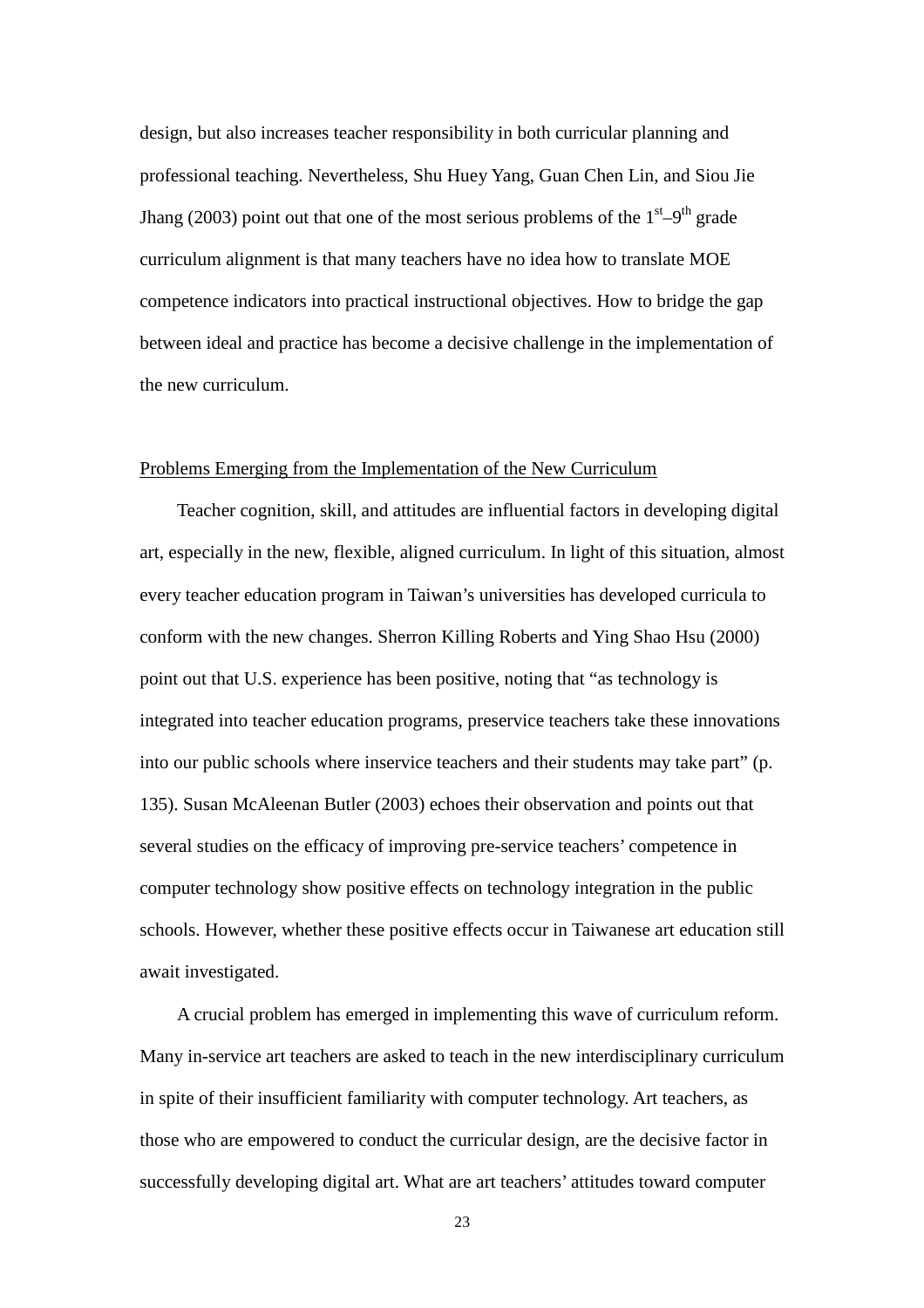technology and digital art? Can they properly employ computer technology to assist in teaching? Do they have adequate competence to introduce the notion of digital art to students? And, can they efficiently conduct the learning activity of creating digital art? Responses to these questions will inform both the development of an effective on-the-job education for in-service art teachers and the development of an adequate curriculum for teaching art teachers in higher education.

#### Adapting to Social Change

Techniques of reproduction have resulted in a series of revolutionary changes in the world of art since the late nineteenth century. The development of art post-dating Benjamin's *The Work of Art in the Age of Mechanical Reproduction* is more complex. As Anne Morgan Spalter (1999) points out that "No other art medium is bound to a technology that changes as rapidly as the computer" (p. 3); computer technology has exceeded almost any invention in human history. No matter if the term "digital art" is popularly accepted or not, the revolutionary effect of computer technology on visual arts is an overwhelming trend that contemporary artists and art educators can hardly avoid.

Curricular development must address social change. The foregoing review of Taiwanese socio-historical background explains how Taiwanese society can quickly locate itself in the new age of computer technology. However, this does not mean that Taiwan has adapted itself completely. Bertman (1998) uses a brakeless car rolling downhill as an analogy for the effects of technology. He argues that when technology, like the vehicle, acquires its own momentum and accelerates downward, human beings, once the steerers of the car, become only passengers who maintain the illusion of control. Nearly all of us have sensed the disturbances caused by the acceleration of computer technology in many fields. This is also true in the realm of art education.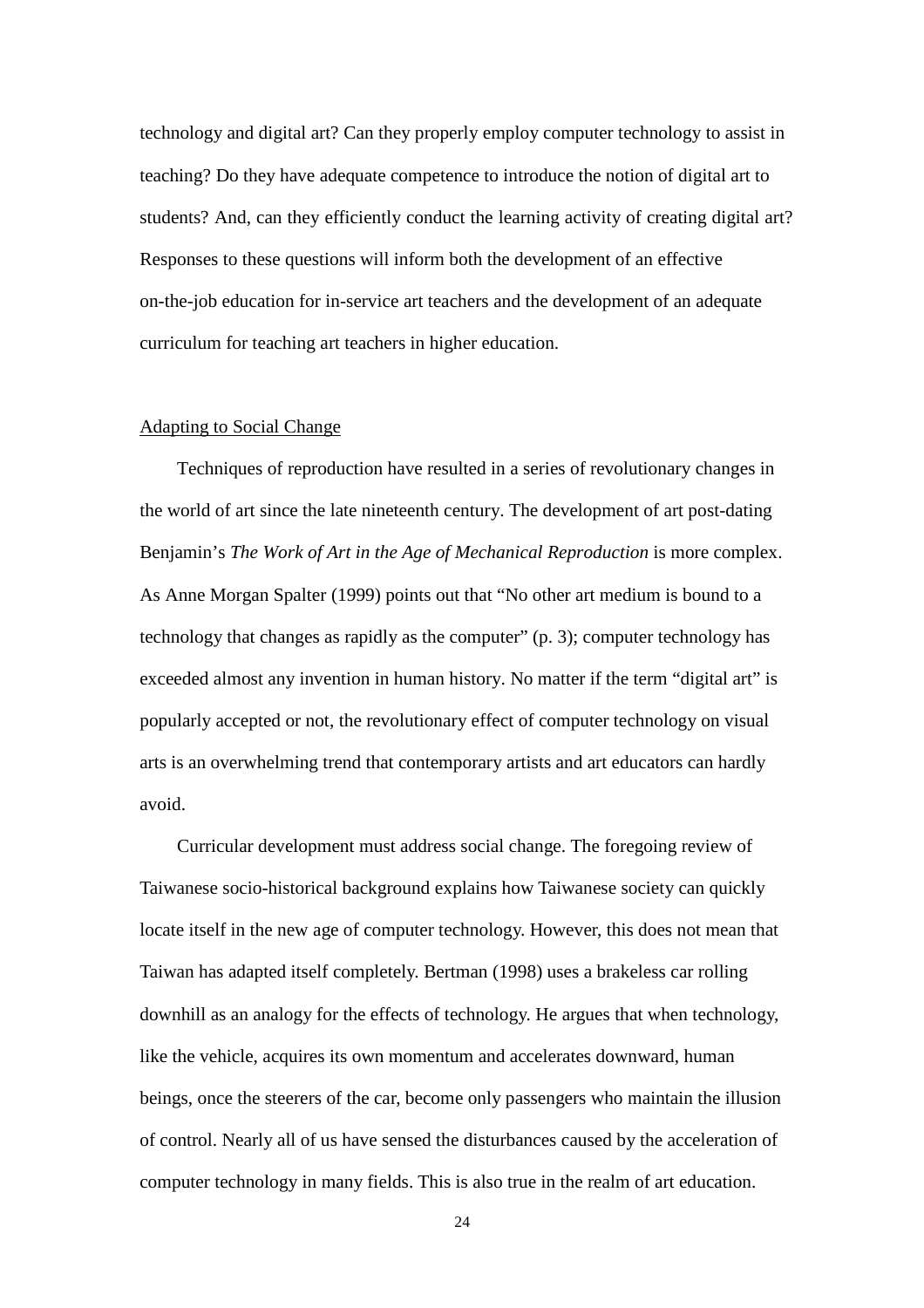#### Summary

In this article, I discussed how Taiwanese society adapted to the impact of computer technology based on its unique socio-historical background. In order to explore current educational trends in the U.S. and in Taiwan and to acquire a cross-cultural understanding of the current uses of computer technology in art education, I analyzed how visual arts were affected by modern image reproduction technology. These issues introduce the arguments of how computer technology brings about its revolutionary effects on visual arts and art education. Finally, I brought up the problems surrounding Taiwanese contemporary art education by examining the theories and the practices of the  $1<sup>st</sup>-9<sup>th</sup>$  grade curriculum alignment.

Curricular development must address social change. The new curriculum system has been implemented since 2002. The first generation of students in this new program has graduated in June 2005. An educational evaluation is necessary. Through the examination of the educational objectives, instructional practices, and students' achievements, the feedback could provide the information required for improving the curriculum.

## **REFERENCES**

- Adams, M. (2002). Interdisciplinarity and community as tools for art education and social change. In Y. Gaudelius & P. Speirs (Eds.), *Contemporary issue in art education* (pp. 358-369). Upper Saddle River, NJ: Pearson Education, Inc.
- Anderson, T. & Milbrandt, M. K. (2004). *Art for life: Authentic instruction in art.* NY: McGraw-Hill Inc.

Bertman, S. (1998). *Hyperculture: The human cost of speed.* Westport, CT: Praeger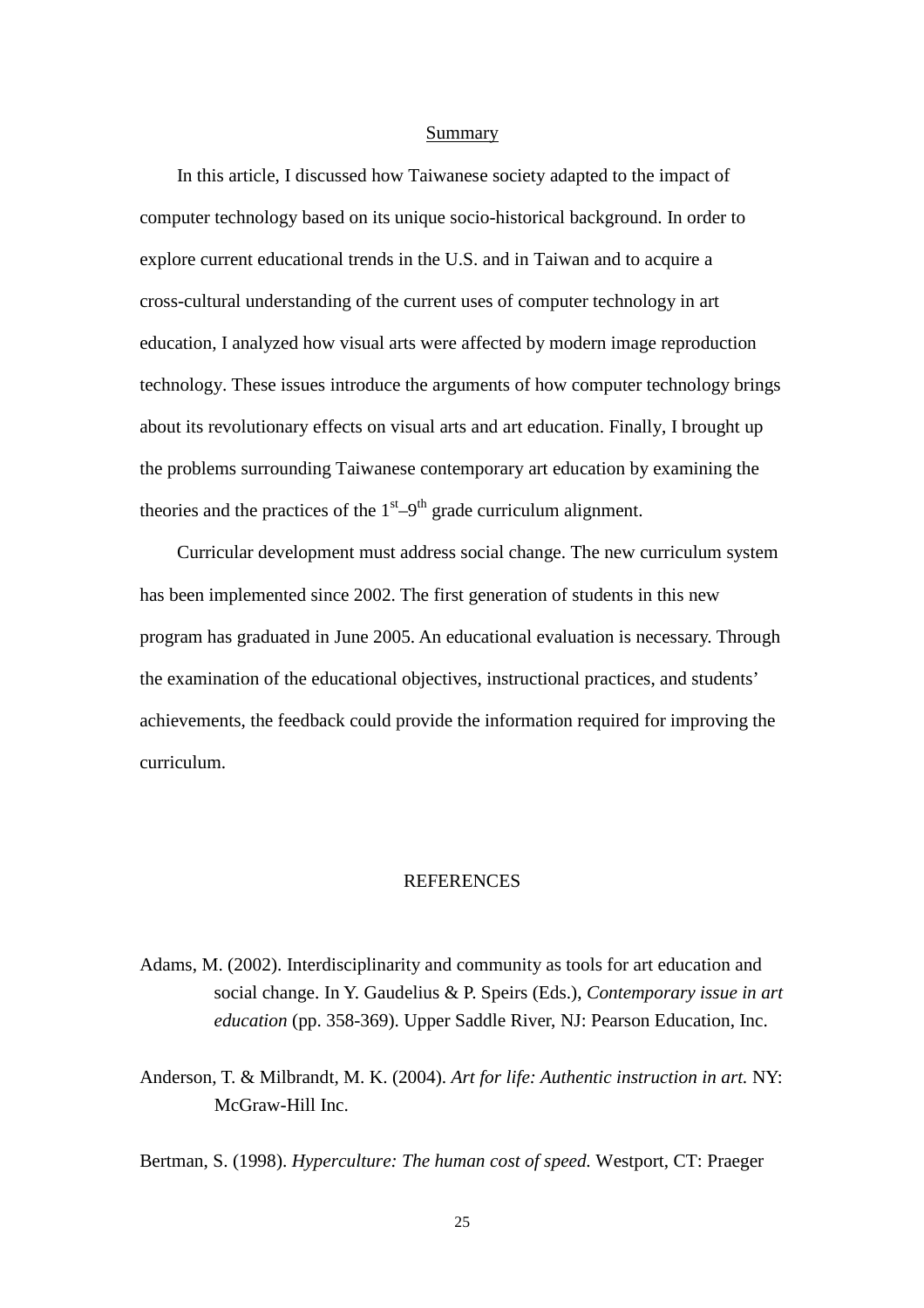Publishers.

- Bromley, H. (1998). Introduction: Data-driven democracy? Social assessment of educational computing. In H. Bromley & M. W. Apple (Eds.), *Education/technology/power: Educational computing as a social practice*. Albany, NY: State University of New York Press.
- Butler, S. M. (2003). Designing a technology-based science lesson: student teachers grapple with an authentic problem of practice. *Journal of Technology and Teacher Education, 11* (4), 463-481.
- Chen, M. T. (1998). *A history of Taiwanese art education.* Taipei: Huan-Yu Press.
- Crane, B. E. (2000). *Teaching with the Internet: Strategies and models for K-12 curricula*. NY: Neal-Schuman Publisher, Inc.
- The Department of Commerce's Census Bureau, U.S. (2002). *A nation online: How Americans are expanding their use of the Internet*. Retrieved February 2002, from http://www.ntia.doc.gov/ntiahome/dn/html/toc.htm
- The Department of Statistics, MOE, ROC. (2004). *The statistics of the general educational situations*. Retrieved March 15, 2004, from http://www.edu.tw/EDU\_WEB/EDU\_MGT/STATISTICS/EDU7220001/us er1/index01.htm?open
- The Department of Statistics, MOE, ROC. (2007). *The statistics of the general educational situations*. Retrieved March 1, 2007, from http://www.edu.tw/EDU\_WEB/EDU\_MGT/STATISTICS/EDU7220001/eb ooks/edusta/32-41.XLS
- Dewey, J. (1954). Individuality and experience. In A. C. Barnes (Ed), *Art and Education* (pp. 32-40). Merion, PA: The Barnes Foundation Press.
- The Directorate General of Budget Accounting and Statistics, ROC. (2002). *The statistics and analyses of the utilization of computer in Taiwan*. Retrieved April 11, 2004, from http://www.dgbas.gov.tw/eyimc/welcome.htm

The Directorate General of Budget Accounting and Statistics, ROC. (2007). *The*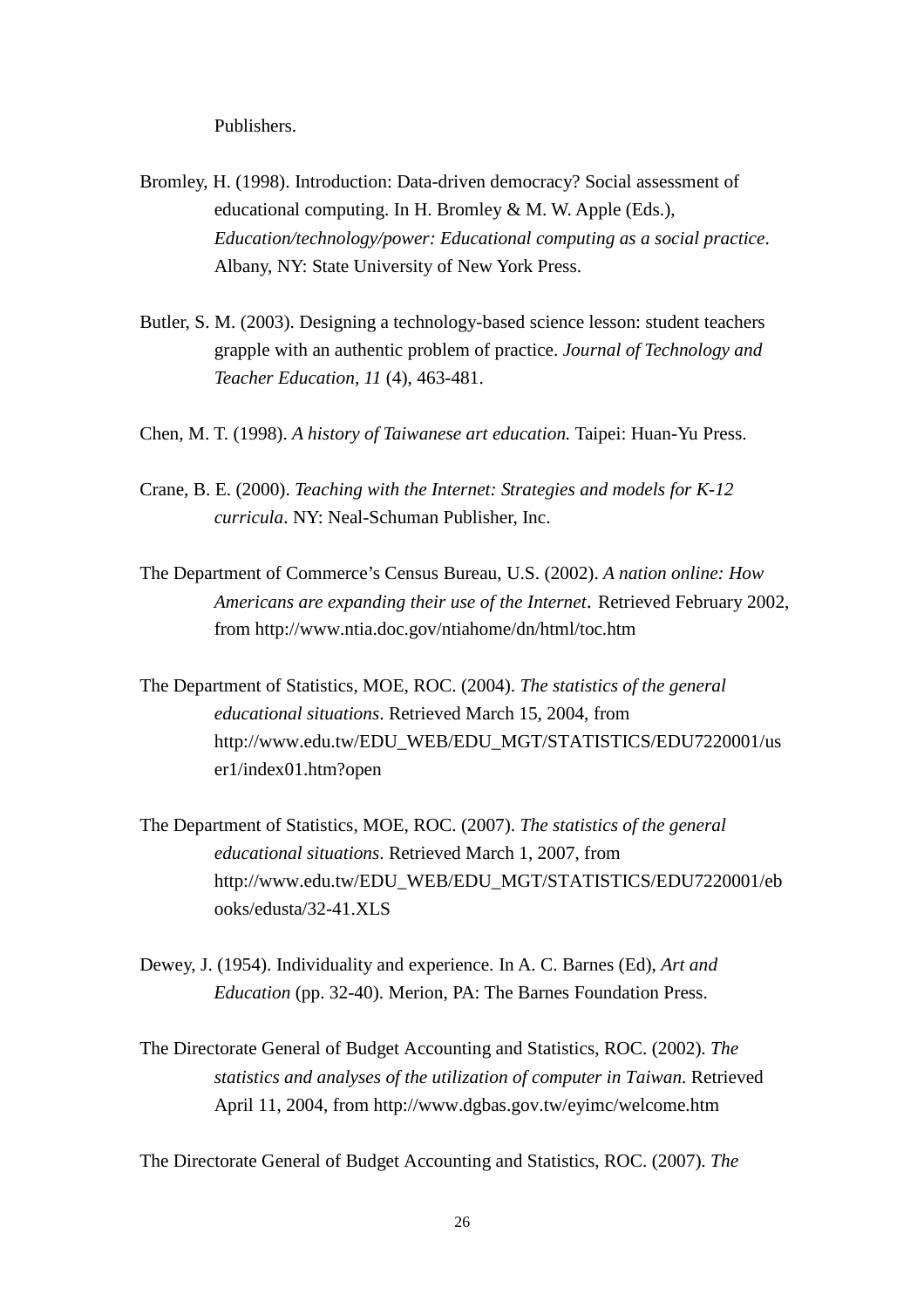*statistics and analyses of the utilization of computer in Taiwan 2005*. Retrieved April 30, 2007, from http://www.dgbas.gov.tw/ct.asp?xItem=16141&CtNode=4825

- Efland, A. D. (1990). *A history of art education: Intellectual and social currents in teaching the visual arts.* NY: Teachers College Press.
	- Eisenstein E. L. (1983). *The printing revolution in early modern Europe*. NY: Cambridge University Press.
	- Eisner, E. W. (1972). *Educating artistic vision*. NY: Macmillan Publishing Co., Inc.
	- Eisner, E. W. (2002). *The educational imagination: On the design and evaluation of school programs.* Upper Saddle River, NJ: Pearson Education, Inc.

Fehr, D. E. (2000). Teaching as transgression. In D. E. Fehr, K. Fehr, and K. Keifer-Boyd

(Eds.), *Real-world reading in art education: Things your professors never told* 

*you* (pp. xiii-xvii). NY: Falmer Press.

- Fleener M. J. (2003). Deterritorializing categories and boundaries of curriculum: Nietzsche, Korzybski, Deleuze, and poststructuralism. Paper presented at the *Society of Philosophy and History of Education Annual Meeting*.
- Gardner, H. (1983). *Frames of mind: the theory of multiple intelligences*. NY: Basic Books.
- Gardner, H. (1999). *Intelligence reframed: multiple intelligences for the 21st century*. NY: Basic Books.
- The Government Information Office, ROC. (1999). *The story of Taiwan*. Retrieved April 12, 2004, from http://www.gio.gov.tw/info/taiwan-story/education/down/table/table-1.htm

Gude, O. (2004). Postmodern principals. *Art Education*, January, 6-14.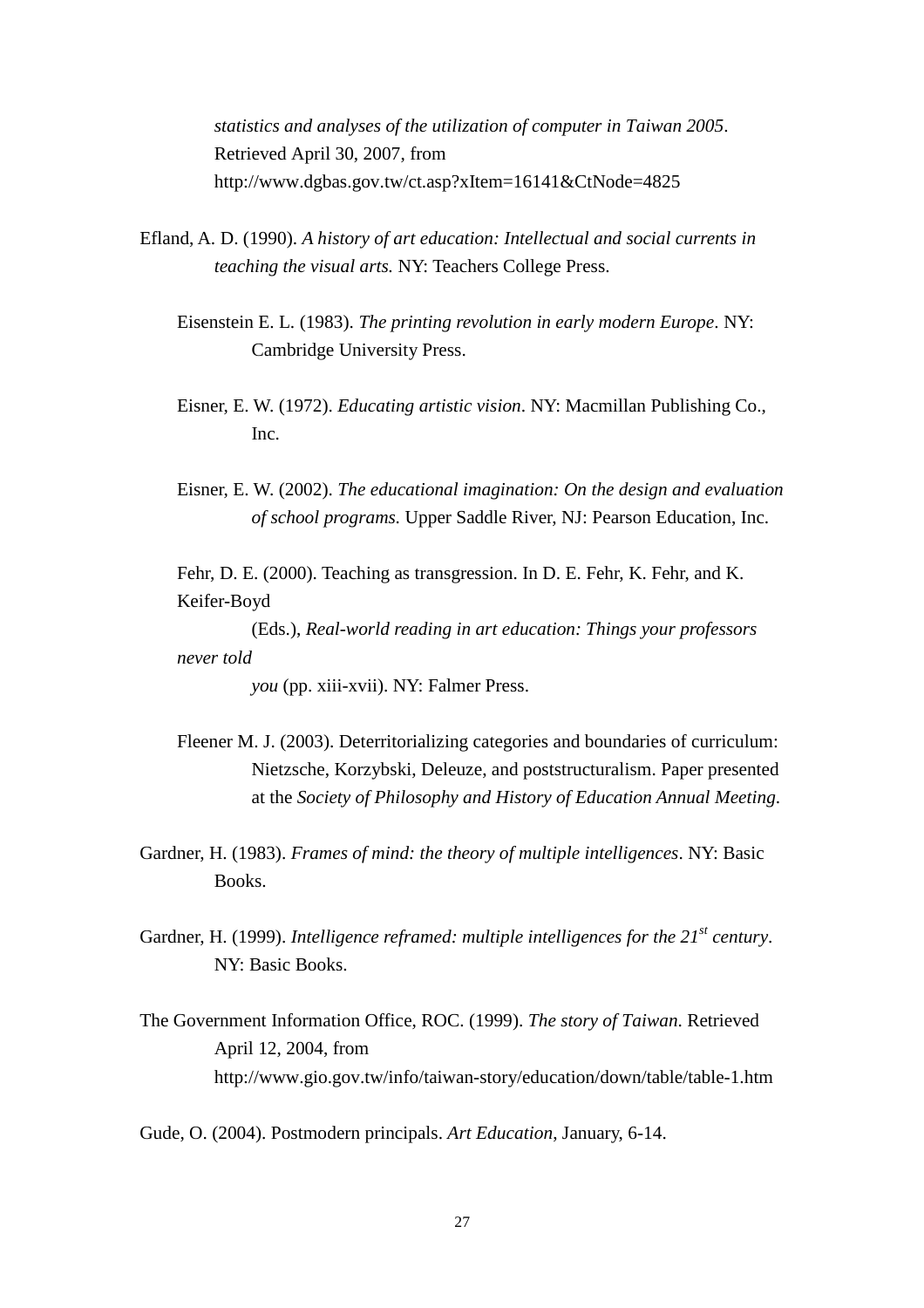- Hsue, Y. and Aldridge, J. (1995). Developmentally appropriate practice and traditional Taiwanese culture. *Journal of Instructional Psychology*, *22*(4), 320-323.
- Ippolito, J. (2002). Ten myths of Internet art. *Leonardo: Art, Science, & Technology*, *35* (5), 485-498.
- Jhang, C. C. (1998). A study on the trend of the elementary school art education in the postmodern age. *Study Information*, 15 (6), 9-29.
- Jhang, S. L. (2000). A study of the contemporary Taiwanese cultural phenomenon. *Newsletter for Teaching the Humanities and Social Sciences*, 11 (2), 60-77.
- Jones, B. J. (1990). Computer graphics: Effects of origin. *Leonardo: Journal of the International Society for the Arts, Sciences and Technology*. Digital Image/Digital Cinema: A special edition with the Special Interest Group in Graphics (SIGGRAPH) Association of Computing Machinery (pp. 21-30). New York: Pergamon Press.
- Keifer-Boyd, K. (2001a). Interactive aesthetics*.* Paper Presented at *The Trends of Graphic Communications for the 21st Century International Conference 2001.* National Taiwan University of Arts, Taipei, Taiwan.
- Keifer-Boyd, K. (2001b). CyberCulture: Cultural colonialism & cultural transformation in technology. Lecture in ART 5366 Instructional Technology in the Visual Arts, fall semester. Lubbock, TX: Texas Tech University.
- Kuo, C. S. (1991). Pursuing excellent art education—DBAE. *Art Education*, 2, 3-9.
- Kuo, S. W. Y. (1983). *The Taiwan economy in transition*. Boulder, CO: Westview Press, Inc.
- Lee, G. Y. (2001). Organizational growth of small and medium sized business under the impact of information technology. *Journal of Technology Management*, *6*(2), 135-160.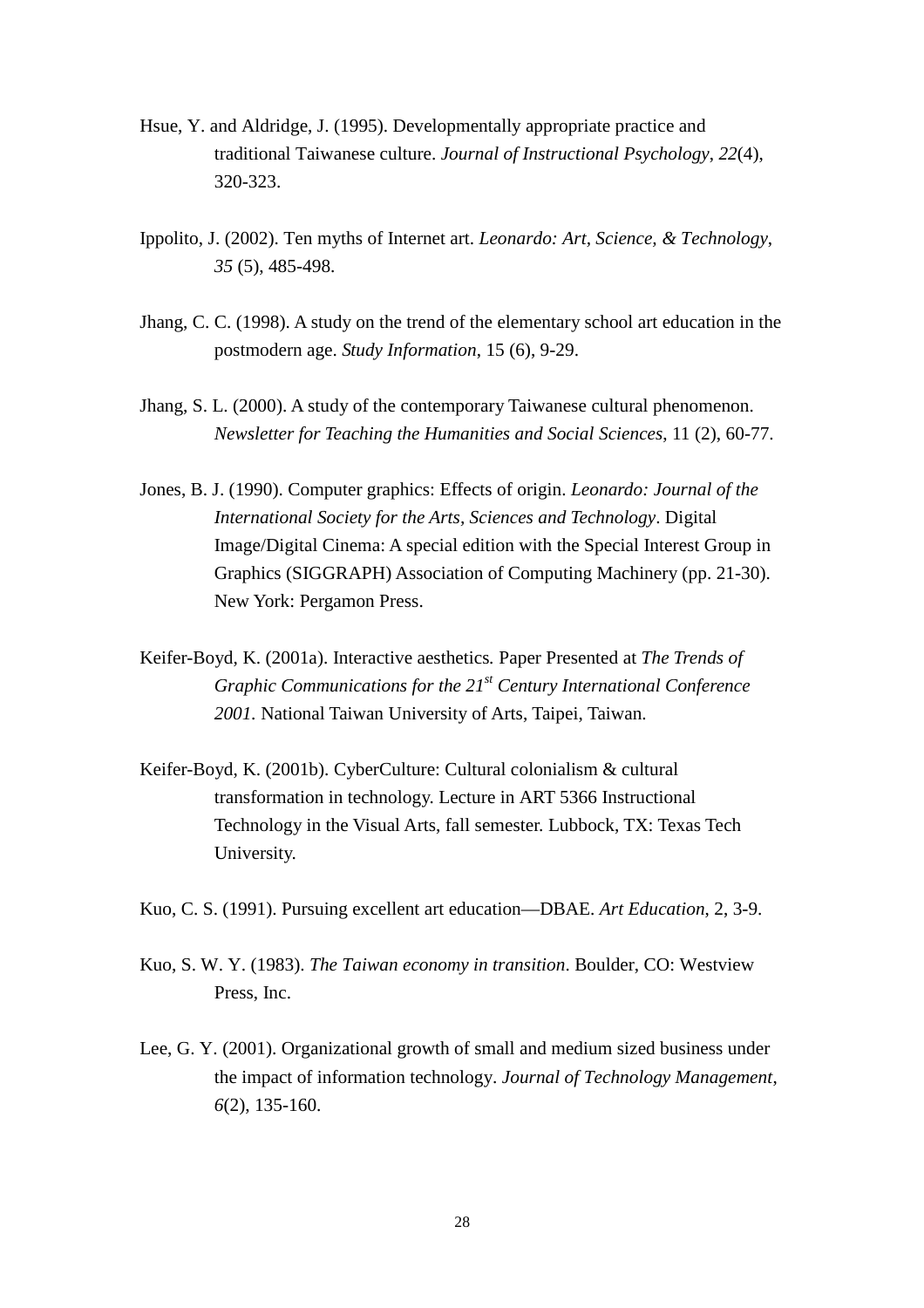- Lin, M. H. (1996). Four misunderstandings of the economic history of Taiwan under Japanese colonial rule. *Taiwan: A Radical Quarterly in Social Studies*, *23*, 147-157.
- Liu, C. Y. (2003). An observation on Taiwanese art education in elementary schools through the development of the national curriculum standard. Retrieved April 12, 2004, from http://www.naer.edu.tw/study/art/childart/19-2.htm
- Lovejoy, M. (1997). *Postmodern currents: Art and artists in the age of electronic media.* Upper Saddle River, NJ: Simon & Schuster/A Viacom Company.
- Lynch, D. (2002). Taiwan's democratization and the rise of Taiwanese nationalism as socialization to global culture. *Pacific Affairs*, *75*(4), 557-574.
- March, T. (1998). Why WebQuests?, an introduction. Retrieved June 1, 2004, from http://www.ozline.com/webquests/intro.html
- McLuhan, M. (1967). *The medium is the massage*. NY: Random House.
- MOE. (2000). The curricular standard of middle schools. Retrieved April 12, 2004, from http://www.ccjh.tp.edu.tw/schoolday/stander.htm
- MOE. (2003). 1st-9th grade curriculum alignment. Retrieved April 12, 2004, from http://teach.eje.edu.tw/9CC/brief/brief4.php
- Nyman, A. L. (2002). Cultural content, identity, and program development: Approaches to art education for elementary educators. In Y. Gaudelius and P. Speirs (Eds.), *Contemporary issue in art education* (pp. 358-369). Upper Saddle River, NJ: Pearson Education, Inc.
- Roberts, S. K. and Hsu, Y. S. (2000). The tools of teacher education: Preservice teachers' use of technology to create instructional materials. *Journal of Technology and Teacher Education, 8* (2), 133-152.
- Roy, K. (2003). *Teachers in nomadic spaces: Deleuze and the curriculum*. NY: Peter Lang.